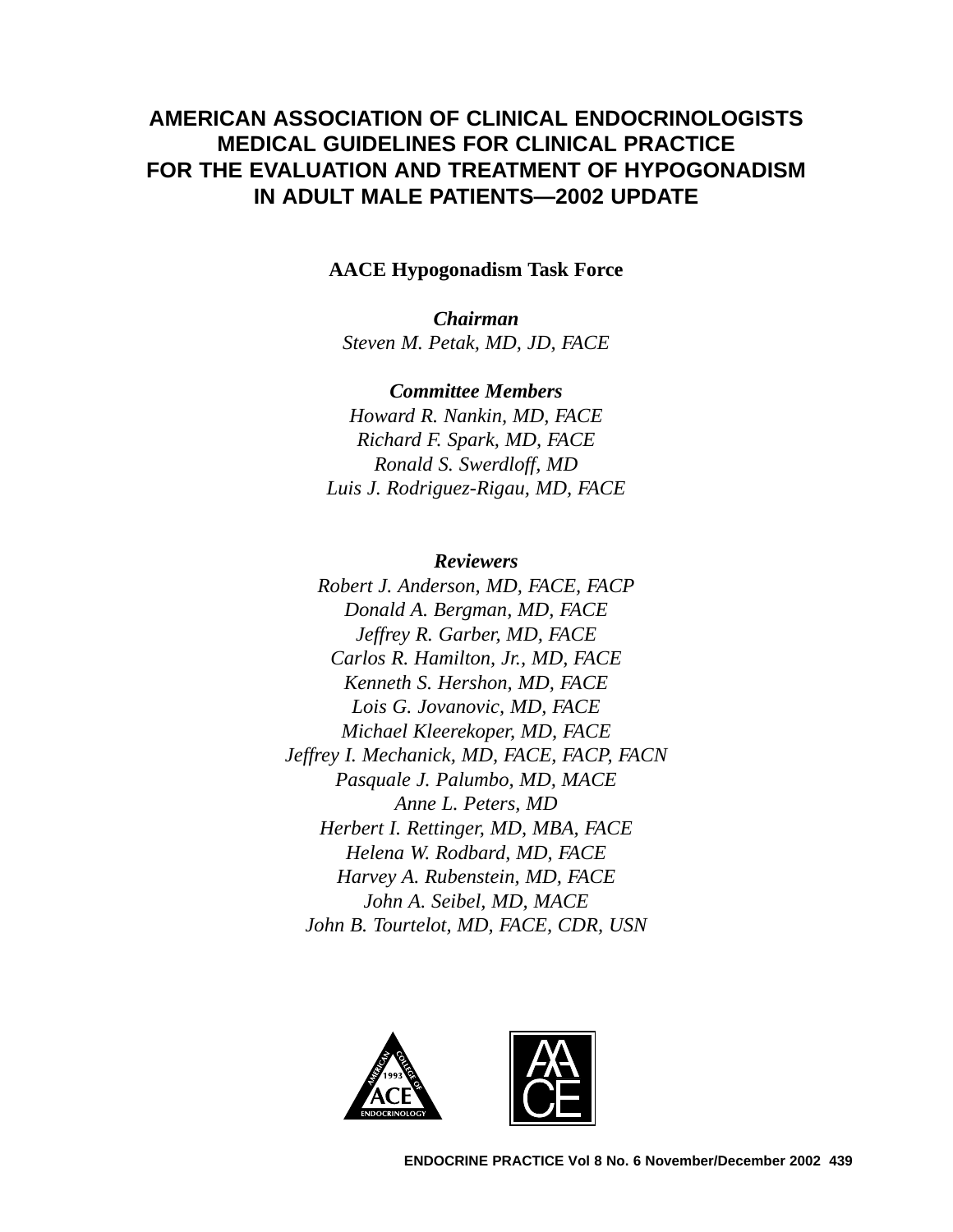# **AMERICAN ASSOCIATION OF CLINICAL ENDOCRINOLOGISTS MEDICAL GUIDELINES FOR CLINICAL PRACTICE FOR THE EVALUATION AND TREATMENT OF HYPOGONADISM IN ADULT MALE PATIENTS—2002 UPDATE**

## **ABSTRACT**

In these clinical practice guidelines, specific recommendations are made for determining the most effective methods of diagnosing and treating hypogonadism in adult male patients. The target populations for these guidelines include the following: (*1*) men with primary testicular failure requiring testosterone replacement (hypergonadotropic hypogonadism); (*2*) male patients with gonadotropin deficiency or dysfunction who may have received testosterone replacement therapy or treatment for infertility (hypogonadotropic hypogonadism); and (*3*) aging men with symptoms relating to testosterone deficiency who could benefit from testosterone replacement therapy. Initial hormonal evaluation generally consists of a testosterone determination, in conjunction with a free testosterone or sex hormone-binding globulin level, in patients with clear symptoms and signs but normal-range total testosterone, follicle-stimulating hormone, luteinizing hormone, and prolactin levels. Other possible tests include semen analysis, pituitary imaging studies, genetic studies, bone densitometry, testicular ultrasonography, testicular biopsy, and specialized hormonal dynamic testing. Therapeutic options generally consist of testosterone replacement by injections, patches, or topically applied gel in hypergonadotropic patients and in hypogonadotropic patients not interested in fertility. In hypogonadotropic patients interested in fertility, gonadal stimulation options can be considered, including human chorionic gonadotropin stimulation therapy with or without human menopausal gonadotropin (or follicle-stimulating hormone) or gonadotropin-releasing hormone pump therapy. These therapies may be combined with assisted reproductive technologies such as in vitro fertilization with intracytoplasmic sperm injection, which may allow pregnancy to occur with very low numbers of sperm. **(Endocr Pract. 2002;8:439-456)**

## **Abbreviations:**

**AIDS** = acquired immunodeficiency syndrome; **FDA** = Food and Drug Administration; **FSH** = follicle-stimulating hormone; **GnRH** = gonadotropin-releasing hormone; **hCG** = human chorionic gonadotropin; **HDL** = high-density lipoprotein; **LDL** = low-density lipoprotein; **LH** = luteinizing hormone; **MRI** = magnetic resonance imaging; **PSA** = prostate-specific antigen; **SHBG**  $=$  sex hormone-binding globulin

## **FOREWORD**

Guidelines are systematically developed statements to assist health-care professionals in medical decision making for specific clinical conditions. Most of the content herein is based on literature reviews. In areas of uncertainty, professional judgment was applied.

These guidelines are a working document that reflects the state of the field at the time of publication. Because rapid changes in this area are expected, periodic revisions are inevitable. We encourage medical professionals to use this information in conjunction with their best clinical judgment. The presented recommendations may not be appropriate in all situations. Any decision by practitioners to apply these guidelines must be made in light of local resources and individual patient circumstances.

## **MISSION STATEMENT**

Hypogonadism is defined as "inadequate gonadal function, as manifested by deficiencies in gametogenesis and/or the secretion of gonadal hormones" (1).

Men with hypogonadal disorders have symptoms that are often denied by the patient and ignored by the physician. In addition, diagnostic evaluation and therapeutic options are poorly understood. With a longer life span and with advances in the treatment of cardiovascular disease, some aging men suffer from associated decreases in testosterone levels that may increase the risk of osteoporosis, sexual dysfunction, fatigue, cardiovascular disease, and mood disturbances. Prostate cancer in men remains a common problem that demands further research efforts and also is an issue in the consideration of testosterone replacement therapy.

Of prime consideration is the paucity of long-term research studies on the identification of men at risk for complications related to a decreased testosterone level, optimal assessment of such patients, optimal treatment, and potential complications relating to long-term therapy.

These guidelines on the evaluation and treatment of hypogonadism in adult male patients represent not only a source of guidance for health-care professionals but also an appeal to clinicians to increase their awareness of the problem and to discuss these issues with their at-risk patients. With growing awareness and increased research efforts, both the duration and the quality of life for aging men will improve.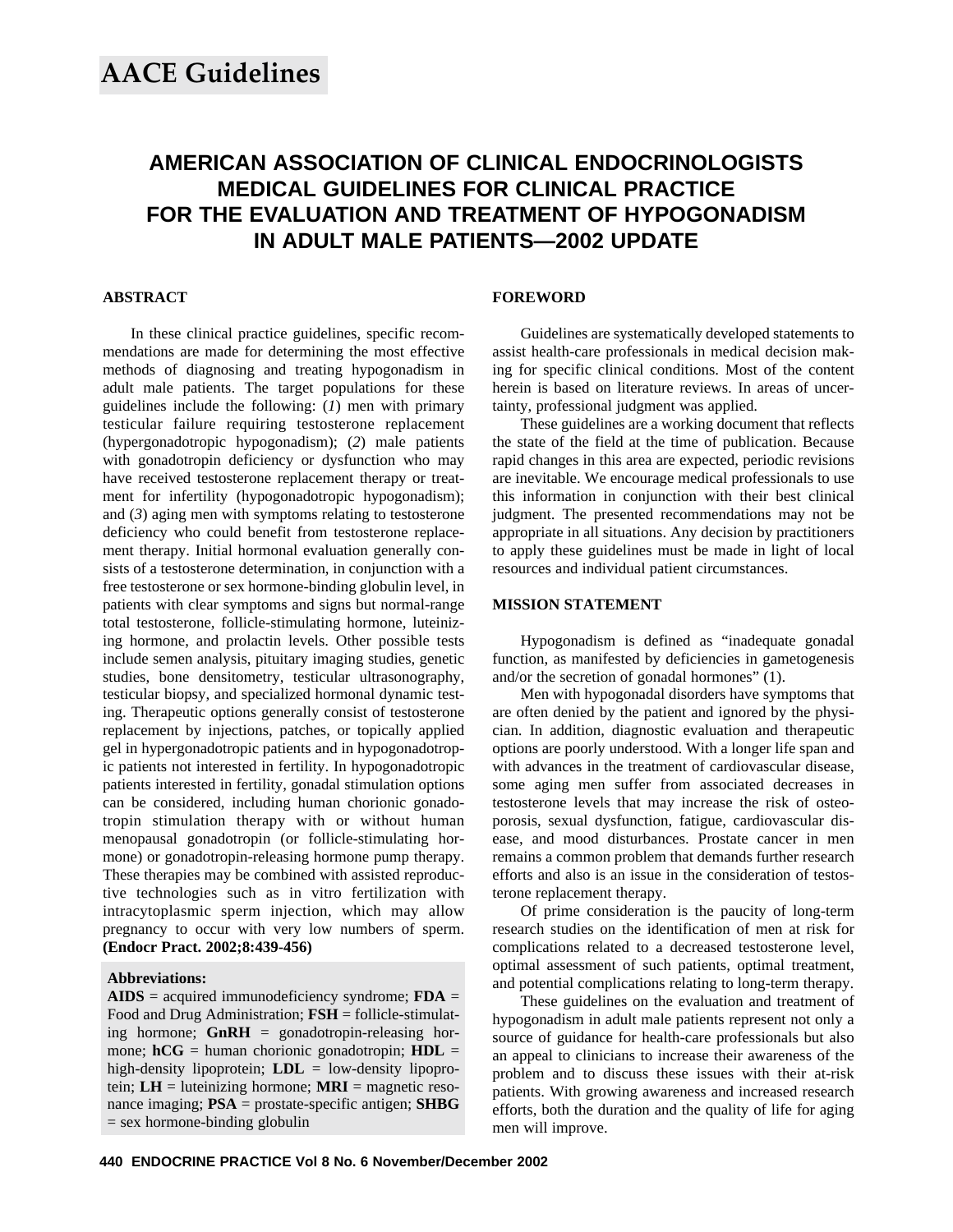## **GENERAL MANIFESTATIONS**

Hypogonadism may manifest with testosterone deficiency, infertility, or both conditions. Symptoms of hypogonadism depend primarily on the age of the male patient at the time of development of the condition. Hypogonadism is often unrecognized before the age of puberty unless it is associated with growth retardation or other anatomic or endocrine abnormalities.

When hypogonadism develops *before* the age of puberty, the manifestations are those of impaired puberty:

- Small testes, phallus, and prostate
- Scant pubic and axillary hair
- Disproportionately long arms and legs (from delayed epiphyseal closure)
- Reduced male musculature
- Gynecomastia
- Persistently high-pitched voice

*Postpubertal* loss of testicular function results in slowly evolving subtle clinical symptoms and signs. In aging men, these symptoms and signs may be difficult to appreciate because they are often attributed to "getting older." The growth of body hair usually slows, but the voice and the size of the phallus usually remain unchanged. Prostate size may decrease in hypogonadal men, but the amount of change is related to the severity of testosterone deficiency. Typical temporal hair recession and balding usually do not occur, and if they did, these manifestations would not be expected to prompt a patient to seek medical attention. Patients with hypogonadism may have the following findings:

- Progressive decrease in muscle mass
- Loss of libido
- Impotence
- Oligospermia or azoospermia
- Occasionally, menopausal-type hot flushes (with acute onset of hypogonadism)
- Poor ability to concentrate

The risk of osteoporosis and attendant fractures is increased. Many cases of hypogonadism are diagnosed during the course of infertility evaluations.

## **EVALUATION**

A comprehensive history should be elicited and a complete physical examination should be performed to help determine the cause and extent of the hypogonadism.

#### **History**

Any history of loss of libido, sexual dysfunction, a low-volume ejaculate, or impotence should be generally noted. A history of use of medications, herbal preparations, or home remedies and any history of possible exposure to diethylstilbestrol in utero should be elicited.

A history of anosmia or hyposmia, midline defects, or cryptorchidism may be suggestive of Kallmann's syndrome or other types of hypogonadotropic hypogonadism. A family history may also indicate an underlying genetic basis.

Primary testicular failure is usually associated with genetic syndromes such as Klinefelter's syndrome or congenital disorders such as anorchism. Testicular failure may also be associated with a history of testicular trauma, certain surgical procedures in the area, cryptorchidism, mumps orchitis, and, occasionally, toxic exposures, radiation treatment, or chemotherapy.

A postpubertal onset of hypogonadotropic hypogonadism, generally manifesting as loss of libido, sexual dysfunction, or impotence, should suggest the possibility of hypothalamic or pituitary disease. Evidence of other endocrine deficiencies such as central hypothyroidism or secondary adrenal insufficiency, visual field disturbances, headaches, or seizures may also be associated with pituitary tumors or other central disorders.

#### **Physical Examination**

The amount and distribution of body hair, including beard growth, axillary hair, and pubic hair, should be noted, as should the presence of a male pattern escutcheon. The ethnic origin of the patient should be considered in this assessment. Any decrease in body hair or decrease in beard growth should also be noted.

The presence and degree of gynecomastia should be recorded. The presence of galactorrhea would suggest pronounced hyperprolactinemia, usually associated with some degree of hyperestrogenism.

The testes should be measured (length and width) by using a Prader orchidometer or calipers. Some testicular disorders may selectively affect production of sperm without influencing production of testosterone. These disorders may sometimes be detected by careful physical examination, including determination of testicular size and consistency. Because approximately 85% of testicular mass consists of germinal tissue, a reduced germinal cell mass would be associated with a reduced testicular size and a soft consistency. Testicular growth is a reliable index of pubertal progression in peripubertal boys, in whom hypogonadism may frequently be difficult to distinguish from delayed puberty (2). Although ethnic and racial origin may influence testicular size, approximate ranges are as follows:

- Prepubertal testes are between 3 and 4 mL in volume and less than 2 cm long
- Peripubertal testes are between 4 and 15 mL in volume and more than 2 cm long
- Adult testes are usually between 20 and 30 mL in volume and from 4.5 to 6.5 cm long by 2.8 to 3.3 cm wide

Testicular consistency should be noted. If the germinal epithelium was damaged before puberty, the testes are generally small and firm. If postpubertal damage occurred, the testes are usually small and soft.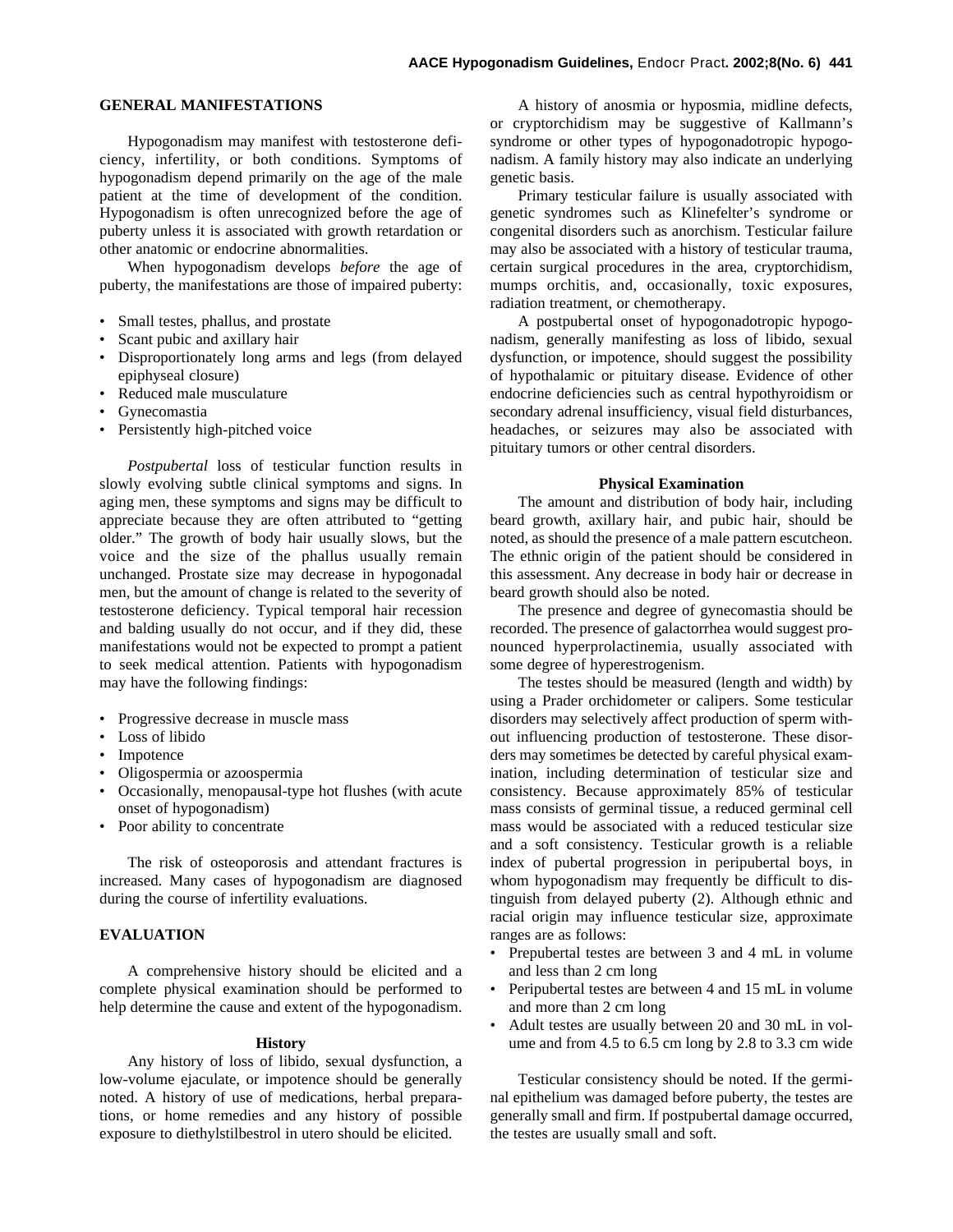On examination of the scrotum, the presence of any masses or varicoceles should be noted for further evaluation. For assessment of any potentially significant varicocele, the patient should be asked to perform a Valsalva maneuver, and the scrotal contents should be examined.

In prepuberty, the length of the stretched penis is about 4 to 8 cm, and the width is less than 2 cm in a flaccid state. In the adult, the length of the penis ranges from about 10 to 17 cm, and the width in the flaccid state is more than 3 cm.

With prepubertal onset of hypogonadism, the stature may assume eunuchoid proportions, with a crown-to-pubis divided by a pubis-to-floor ratio of <0.92 and an arm span more than 3 cm greater than the height. These proportions vary with racial and ethnic background.

A nonpalpable prostate suggests low testosterone levels. A prostate that is normal for age suggests reasonably normal testosterone levels. Of note, an enlarged prostate may not substantially diminish if once-normal testosterone levels have decreased.

### **Laboratory Studies**

#### *Testosterone*

Testosterone levels vary from hour to hour; periodic declines below the normal range can occur in some otherwise normal men (3). An overall diurnal rhythm is also present, the highest levels of circulating testosterone occurring during the early morning hours. Therefore, testosterone levels should be determined in the morning, and studies should be repeated in patients with subnormal levels, especially those with no definite signs or symptoms of hypogonadism.

Testosterone circulates principally in bound form, mainly to sex hormone-binding globulin (SHBG) and albumin. It tightly binds to SHBG and is not biologically available, whereas the testosterone fraction associated with albumin is weakly bound and can dissociate to free, active testosterone (4). In young adult men, only about 2% of testosterone is in the free form, 30% is bound tightly to SHBG, and 68% is weakly bound to albumin (5).

Although a testosterone determination is the threshold test in the evaluation of suspected male hypogonadism, the total testosterone concentration may be within the normal range in men with primary testicular disorders such as Klinefelter's syndrome. Low production of testosterone and increased estradiol stimulate production of SHBG by the liver. The increased level of SHBG results in higher circulating total testosterone than would otherwise be present with low circulating free testosterone. An increased SHBG level may also be associated with hyperthyroidism, liver disease, severe androgen deficiency, or estrogen excess. SHBG levels increase about 1% per year as men age. Male patients with hypogonadism often have high SHBG levels because of low serum testosterone levels and enhanced production of estradiol from increases in intratesticular aromatization. Therefore, if the

clinical findings indicate that hypogonadism is present and the total testosterone levels are normal or borderline low, the level of SHBG or free testosterone by equilibrium dialysis should be determined. Measurement of total testosterone values can be enhanced in borderline cases with measurement of SHBG levels. Free testosterone assays are method dependent and may be difficult to interpret. Because albumin binds testosterone weakly, the amount of free testosterone measured will vary with the technique. Determination of the serum testosterone concentration by equilibrium dialysis is usually more reliable. Equilibrium dialysis free testosterone measurements are generally available and used to determine the amount of testosterone not bound to SHBG or albumin. Free testosterone measured by an analogue displacement assay is probably not reliable and should not be used. An important research goal is to establish a consistent method for determining free testosterone levels and to verify the results so that these levels can be more widely used and trusted. This issue frequently arises in the assessment of older men with impotence, in whom free testosterone—or total testosterone interpreted with SHBG levels—may be useful for determining the threshold of therapy (6-8).

Conversely, a low testosterone level may also be misleading under some circumstances. Slightly subnormal levels of total testosterone may occur in men with low levels of SHBG and normal circulating levels of free testosterone. A low SHBG level may be associated with hypothyroidism, obesity, or acromegaly. Determination of the level of SHBG or free testosterone by equilibrium dialysis may be helpful for clarifying the underlying disorder, especially when the clinical findings are not suggestive of hypogonadism (9).

Another alternative is the use of the free testosterone index. The free testosterone index is the testosterone level (in nanomoles per liter) divided by the SHBG (in nanomoles per liter) (10).

#### *Gonadotropins*

If a low testosterone level has been established, further laboratory testing is used to determine whether the hypogonadism is related to a primary testicular disorder (hypergonadotropic hypogonadism) or to pituitary disease (hypogonadotropic hypogonadism). The primary feature of hypogonadotropic hypogonadism is the failure of a reciprocal increase in gonadotropins in the setting of a substantially decreased testosterone level. In patients with signs and symptoms indicative of hypogonadism, determining luteinizing hormone (LH) and follicle-stimulating hormone (FSH) levels together with the initial testosterone level is usually most efficient.

FSH and LH may have variable biologic activity, depending on their carbohydrate content. Unlike standard radioimmunoassays, highly sensitive, two-site radioimmunometric assays for gonadotropins yield results that generally correlate well with biologic assays. Because the biologic-to-radioimmunologic ratio of activity of gonadotropins may vary in aging and various disease states, the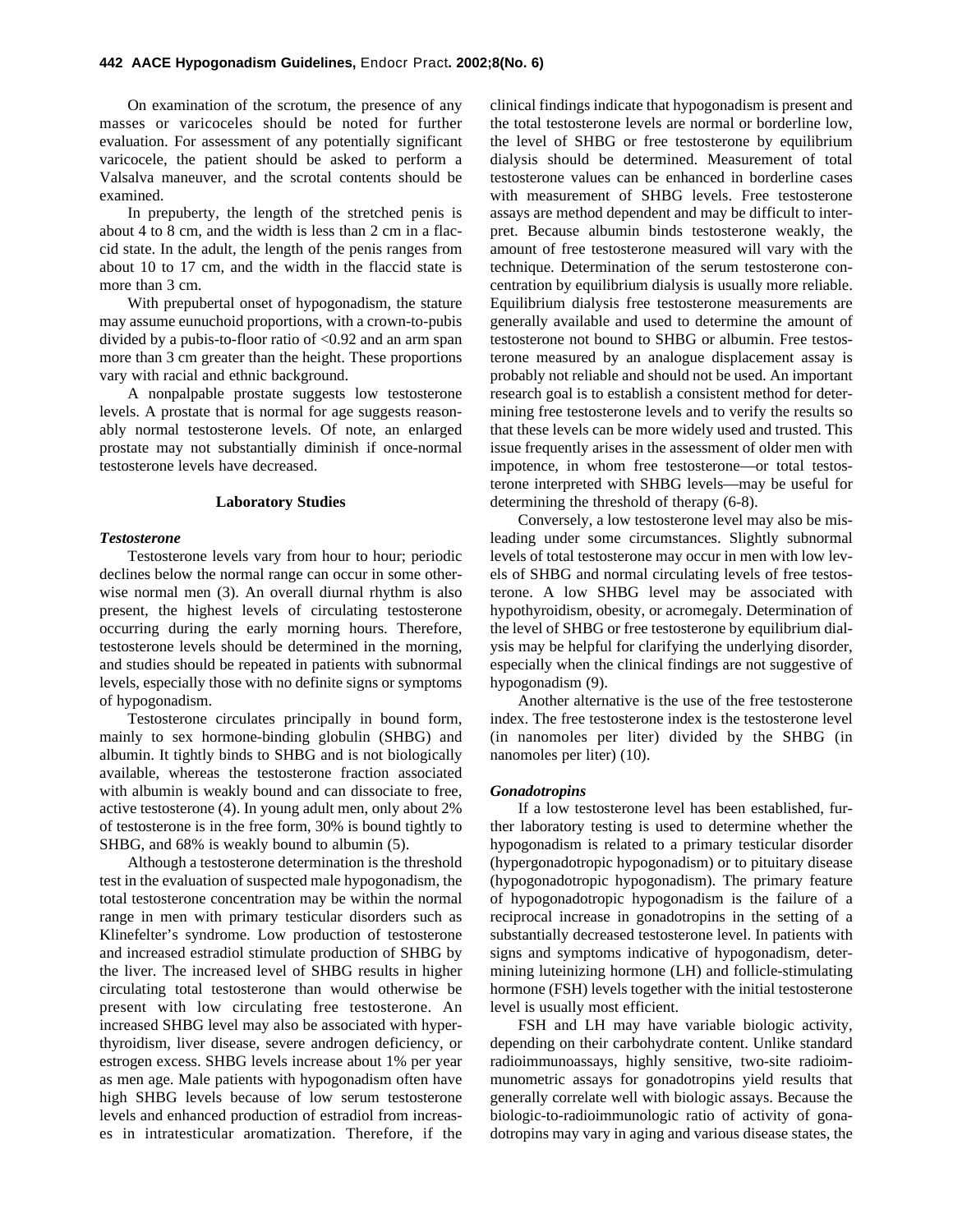most accurate results will be obtained with these highly sensitive assays (5). Currently, many assays for gonadotropins lack the sensitivity to detect values below the normal range, unlike the modern thyrotropin assays for thyroid disease. Additional studies, such as gonadotropinreleasing hormone (GnRH) testing, by an endocrinologist may help in the further assessment of these patients.

Both FSH and LH are secreted in short pulses. FSH has a longer half-life than does LH and is more likely to provide adequate results on a single blood sample. In addition, most patients with progressive hypogonadism will have increased FSH levels well before LH levels increase. Because LH has a shorter half-life than does FSH, errors may be introduced in measurements made on single samples. Pooled samples for LH done 20 to 30 minutes apart are more accurate than single-sample determinations (albeit less convenient). Persistent borderline values may be further evaluated with dynamic endocrine testing. These tests may include the GnRH stimulation test, the clomiphene stimulation test, and the human chorionic gonadotropin (hCG) stimulation test. These specialized, dynamic studies should be conducted and interpreted by an endocrinologist and may have limited clinical value.

## *Dynamic Tests*

*GnRH Stimulation Test.*—In the GnRH stimulation test  $(11,12)$ , intravenous injection of 100  $\mu$ g of GnRH causes serum LH levels to increase threefold to sixfold during a period of 30 to 45 minutes and FSH levels to increase between 20 and 50%. Various degrees of primary testicular failure cause higher than expected peak values for LH and FSH. Men with hypothalamic or pituitary disease may have a reduced or normal response that is often inadequate for distinguishing between a pituitary and a hypothalamic disorder. If the pituitary gland is primed with repeated doses of GnRH, this stimulation test may provide a more sensitive and reliable result.

*Clomiphene Stimulation Test.*—In the clomiphene stimulation test, 100 mg of clomiphene citrate is given for 5 to 7 days as an evocative test of the hypothalamic-pituitary axis. Clomiphene acts by interrupting the negative feedback loop and thereby stimulating release of gonadotropin from the pituitary. A doubling of LH and a 20 to 50% increase in FSH are normal results indicative of an intact hypothalamic-pituitary response (13).

*hCG Stimulation Test.*—Various protocols are used for hCG stimulation testing. In general for postpubertal male patients, a single dose of hCG (5,000 IU intramuscularly) is administered, and pretherapy and 72-hour posttherapy testosterone measurements are done (some protocols use 1,000 to 4,000 IU of hCG or multiday dosing) (14).

#### *Prolactin Level*

In men with acquired hypogonadotropic hypogonadism, who usually have a reduced libido and impotence, a prolactin level should be determined to evaluate for the presence of a prolactinoma or other cause of hyperprolactinemia. High prolactin levels can reduce GnRH and testosterone levels. In addition, a high prolactin level can reduce libido and potency even in men treated with therapeutic doses of testosterone. About 5% of men who complain of impotence will have an increased prolactin level (15). Further endocrinologic evaluation with magnetic resonance imaging (MRI) scanning of the pituitary gland is indicated for unexplained hyperprolactinemia.

#### *Semen Analysis*

A semen analysis (12) is the primary test to assess the fertility potential of the male patient. Semen should be collected by masturbation after 2 to 5 days of abstinence and evaluated within 2 hours. Variability between specimens is common; with low or borderline samples, follow-up consisting of evaluation of three or more samples should be done during a 3-month period. A fertile sample is usually associated with a motility of more than 50% and a sperm count that exceeds 20 million/mL (16). In general, semen volume should range from 1.5 to 6 mL. Morphologic features should be examined for abnormalities.

A fructose test should be done on a semen sample showing azoospermia. Because fructose is secreted by the seminal vesicles, absence of fructose may indicate complete obstruction of the ejaculatory ducts or congenital absence of both vasa deferens and both ejaculatory ducts.

Most often, a semen analysis is done in an otherwise asymptomatic man during the course of an infertility evaluation. For such an assessment, a semen analysis should be done early to determine appropriate further evaluation and therapeutic options.

## **Other Studies**

#### *Bone Densitometry*

Because hypogonadism frequently results in low bone density and increased fracture risk, baseline hip and spine bone densitometry studies should be performed to assess the initial situation and allow future interventions to be based on any deterioration in bone density that may occur over time. Such baseline studies are especially important in men treated for prostate cancer and rendered hypogonadal. In addition to addressing the underlying condition, treatment options to maintain bone mass may include testosterone therapy (but not in the setting of prostate cancer) or bisphosphonates. At present, alendronate has been approved by the US Food and Drug Administration (FDA) for use in osteoporosis in male patients. In addition, therapy should include sufficient calcium, exercise, and vitamin D. Anabolic agents, such as parathyroid hormone, may become therapeutic options in the future for men with osteoporosis. Regardless of treatment, bone density studies should be repeated in 1 to 2 years to determine whether bone mass is being appropriately maintained.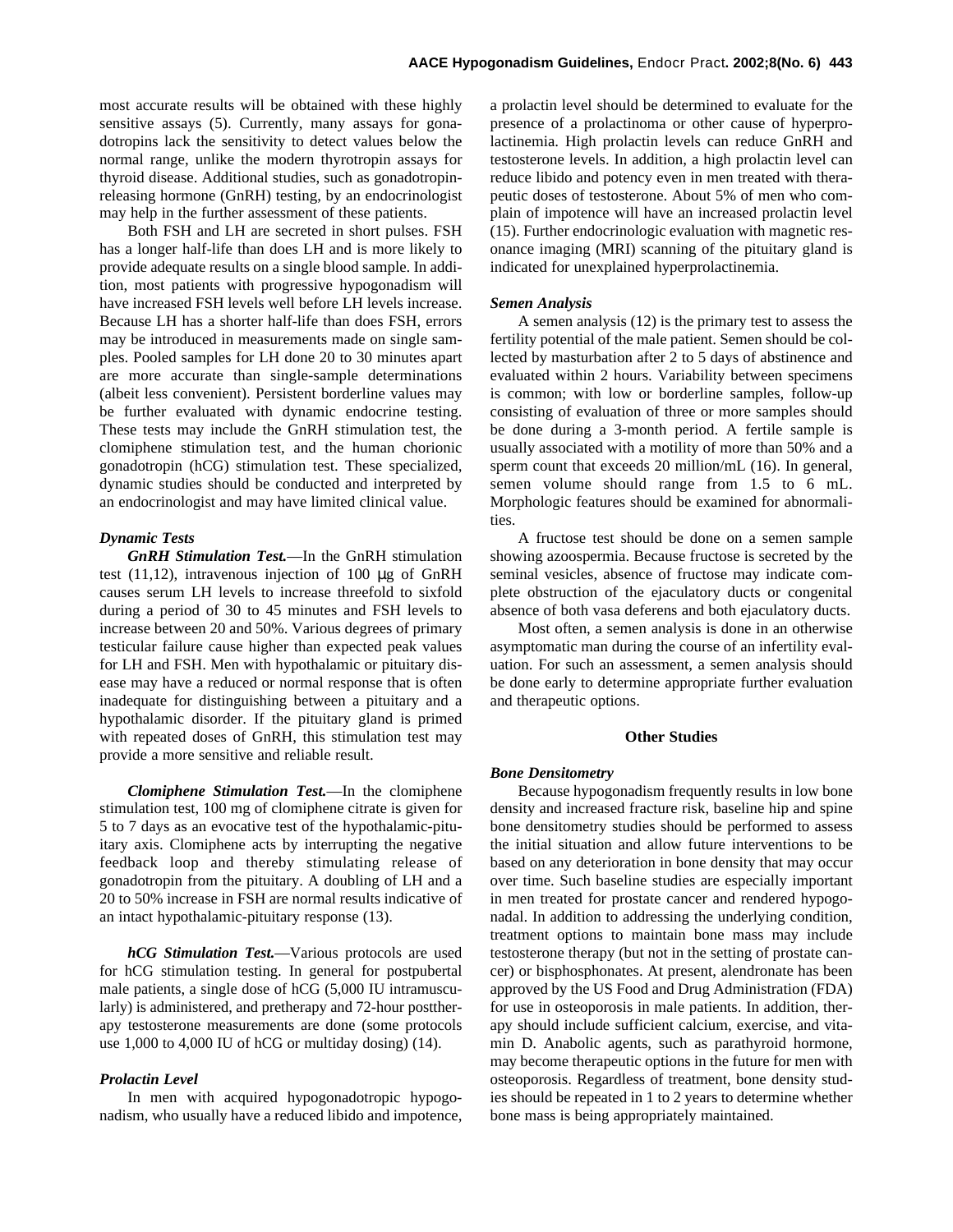#### *Pituitary Imaging*

In cases of acquired hypogonadotropic hypogonadism (low testosterone with low-normal FSH and LH levels) not clearly attributable to a specific cause, pituitary imaging studies with MRI or computed tomography may be needed to evaluate for structural lesions in the hypothalamic-pituitary region. MRI generally provides better pituitary images, but bony changes in the sella may be better characterized by computed tomography. In general, MRI done with and without a contrast agent is recommended as the initial pituitary imaging study in patients requiring delineation of a pituitary pathologic condition. Although no published studies have clearly indicated a particular level of testosterone in the setting of hypogonadotropic hypogonadism that should prompt pituitary evaluation, a total testosterone concentration of 150 ng/dL or below has been considered a reasonable level at which to pursue pituitary imaging, even in the absence of other symptoms. Certainly other symptoms suggestive of pituitary disease necessitate appropriate further evaluation.

A considerable proportion of aged men with hypogonadism of unknown cause have a central origin for this disorder. Possible contributing factors may include aging itself, medications, and chronic illness. Further research in this area is clearly warranted.

#### *Genetic Studies*

Patients with hypergonadotropic hypogonadism and impaired pubertal development associated with small, firm testes and often with gynecomastia are likely to have Klinefelter's syndrome or a variant. Classically, a buccal smear was done to establish the diagnosis by revealing Barr bodies. We currently recommend genetic karyotype testing to confirm the diagnosis in a patient with these findings at initial assessment. Fluorescent in situ hybridization studies increase the sensitivity of detecting Klinefelter's syndrome associated with mosaicism.

#### *Testicular Biopsy and Scrotal Exploration*

Since the advent of sensitive FSH assays, germinal cell function is now most often assessed through the FSH assay alone rather than testicular biopsy. In general, however, men with azoospermia, normal FSH levels, and normal testicular size should usually undergo testicular biopsy and scrotal exploration to determine whether a germinal cell abnormality, an obstruction, or a congenital abnormality of the vasa is present.

#### *Testicular Ultrasonography*

Testicular ultrasound examination should be done in patients with clinical findings suggestive of a scrotal or testicular mass.

## **DIFFERENTIAL DIAGNOSIS AND SPECIAL CONSIDERATIONS**

The differential diagnosis of hypogonadism includes a large and diverse group of disorders affecting the testicles directly or affecting hypothalamic-pituitary regulation of the testes. The clinical setting, history, physical examination, and clinical judgment will, to a large degree, determine which possible etiologic factors are present. These guidelines summarize the various disorders but are not intended to be comprehensive (17).

## **Hypergonadotropic Hypogonadism**

Patients with hypergonadotropic hypogonadism may have some or all of the following characteristic findings:

- Hypogonadism
- Increased FSH level
- Increased LH level
- Low testosterone level
- Impaired production of sperm

## *Klinefelter's Syndrome*

Klinefelter's syndrome is caused by an extra X chromosome present in the male karyotype and occurs in about 1 in every 400 men (5). The most common karyotype is 47,XXY, and mosaicism is sometimes present (18). Men with Klinefelter's syndrome classically have small (less than 2.5-cm), firm testes, gynecomastia, eunuchoid habitus, and increased gonadotropin levels. Although production of testosterone is low, high levels of SHBG may result in normal-range testosterone levels in about 40% of patients with Klinefelter's syndrome. These patients have azoospermia, but those with mosaicism may have some spermatogenesis and may produce some pregnancies early during their reproductive lives. Virilization may begin with puberty but frequently fails to progress. Gynecomastia is often present and frequently necessitates surgical therapy for cosmetic reasons or because of concerns about breast cancer, which occurs with an increased incidence in Klinefelter's syndrome. The high levels of LH and FSH stimulate testicular aromatase activity; as a result, estradiol levels are increased. Bone density is significantly lower than for age-matched male control subjects. Learning disabilities are often present, as manifested by dyslexia and attention deficit disorder. Autoimmune disorders are present with increased frequency in patients with Klinefelter's syndrome and may respond favorably to testosterone therapy (19).

#### *Other Genetic Syndromes*

*47,XYY Syndrome.*—The 47,XYY karyotype, which occurs in about 0.1% of males, may be associated with hypogonadism. In some men with this disorder, aggressive behavior has been noted. Affected patients may have azoospermia in association with maturation arrest of the germinal epithelium. Usually, serum FSH levels are increased, but Leydig cell function is normal, as are testosterone and LH levels.

*Dysgenetic Testes.*—Dysgenetic testes may occur in conjunction with mosaicism; the patient may have an XO karyotype, a mixed XO/XY karyotype, or pure XY with streak gonads. Occurrence of pure gonadal dysgenesis in association with an XY karyotype and streak gonads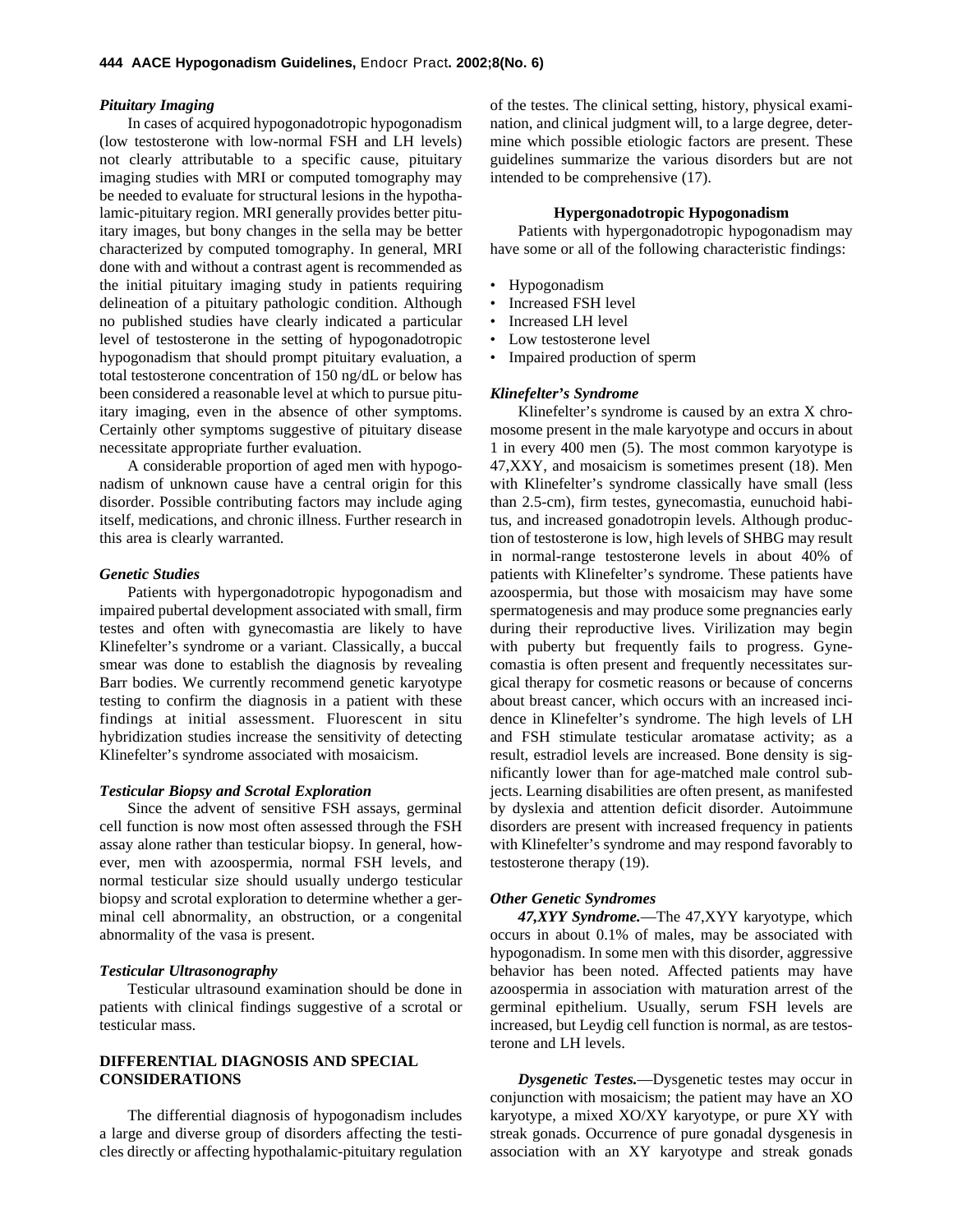imposes a substantial risk of gonadoblastoma, which necessitates gonadectomy. Such patients generally have genital ambiguity.

*Androgen Receptor Defects.*—Patients with androgen receptor defects have an XY genotype and variable phenotype, depending on the degree of receptor defect. Such syndromes include testicular feminization, Reifenstein's syndrome, and other partial defects, as discussed in the following paragraphs.

**Testicular Feminization.**—The most severe form of androgen resistance syndrome is testicular feminization. Patients with testicular feminization have a female phenotype but a blind vaginal pouch. Testosterone receptors are nonfunctional or absent. Laboratory testing shows normal to high male range testosterone and increased gonadotropin levels. The testes should be removed after puberty because of an increased risk of a malignant lesion due to cryptorchidism. Administration of testosterone yields no response.

**Reifenstein's Syndrome.**—In Reifenstein's syndrome, patients have a male phenotype with variable pseudohermaphroditism. A partial androgen receptor defect is present; testosterone and gonadotropin levels are increased. Abdominal testes should be removed because of the risk of a malignant lesion. If hypospadias is present, surgical correction of the genitalia may be needed. Any significant gynecomastia may also need surgical correction. Patients may respond to high doses of testosterone.

**Other Syndromes.**—Some male patients with gynecomastia or oligospermia may have partial androgen insensitivity in association with mild increases in testosterone and gonadotropin levels.

*5*α*-Reductase Deficiency.*—An autosomal recessive condition,  $5\alpha$ -reductase deficiency syndrome is associated with an XY genotype. Affected patients, however, have female genitalia until puberty, when increasingly male features develop. The diagnosis is based on clinical manifestations and an increased testosterone-to-dihydrotestosterone ratio, both after puberty and in response to hCG before puberty. Sexual assignment is an issue, and patients may need corrective surgical procedures that necessitate specialty consultation.

*Myotonic Dystrophy.*—Classically, myotonic dystrophy is an autosomal dominant disorder, characterized by hypogonadism, muscle weakness, and frontal balding, that occurs only in male patients. Recent studies have demonstrated repeat sequences of CTG in an untranslated region of the *DMPK* gene in many of these patients, but the disorder seems to be genetically and phenotypically heterogeneous (20). Testicular failure usually occurs after age 40 years; thus, patients often have children at risk for the

disease. Testosterone levels may be variably decreased in the setting of azoospermia and high gonadotropin levels.

#### *Cryptorchidism*

Unilateral or bilateral cryptorchidism can occur. The incidence of this condition is 3 to 4% at birth, but most testes ultimately descend. Thus, the 1-year incidence is about 0.8%. Because normal testicular descent requires normal pituitary function and dihydrotestosterone levels, the incidence of cryptorchidism is increased in patients with Kallmann's syndrome. Problems associated with the management of cryptorchidism include distinguishing between cryptorchidism and retractile testes and recommending medical treatment with hCG or surgical therapy in an infant (21). Generally, the objective is to bring the undescended testicle into the scrotum before 1 to 2 years of age to improve fertility potential. Because a slight risk of a malignant lesion is associated with undescended testicles, surgical placement into the scrotum offers the opportunity for thorough examination. In prepubertal boys, treatment with hCG may be used for 4 weeks to determine whether testicular descent occurs before operative intervention is considered. Discussion of these problems is beyond the scope of these guidelines; appropriate specialty consultation should be obtained.

## *Vanishing Testes Syndrome (Congenital Anorchism or Prepubertal Functional Castrate)*

The initial manifestation of the vanishing testes syndrome is sexual immaturity in a male patient. The cause is unclear, but the syndrome may be due to testicular torsion during fetal life after sufficient testosterone exposure to produce masculinization of the reproductive tract. Impalpable testes suggest the possibility of cryptorchidism. FSH and LH levels are increased, and testosterone levels are low. If the LH levels are only minimally increased, hCG stimulation testing of the gonad should be done. With vanishing testes syndrome, no response would be demonstrated. A response to hCG stimulation would raise the possibility of intra-abdominal testes, which would necessitate further evaluation because of the potential for malignant transformation. In this setting, MRI is recommended to assess the possibility of a retained intraabdominal dysgenetic gonad because this would be associated with an increased risk of a malignant lesion and would necessitate removal.

## *Hemochromatosis*

Iron overload may lead to primary gonadal failure or sometimes hypothalamic-pituitary dysfunction that results in secondary gonadal failure (22). The diagnosis is made in the setting of associated findings of hemochromatosis in conjunction with an increased ferritin level and is generally confirmed with a liver or bone marrow biopsy.

## *External Testicular Insults*

*Trauma.*—The patient may have a history of direct traumatic injury. Testicular torsion sometimes is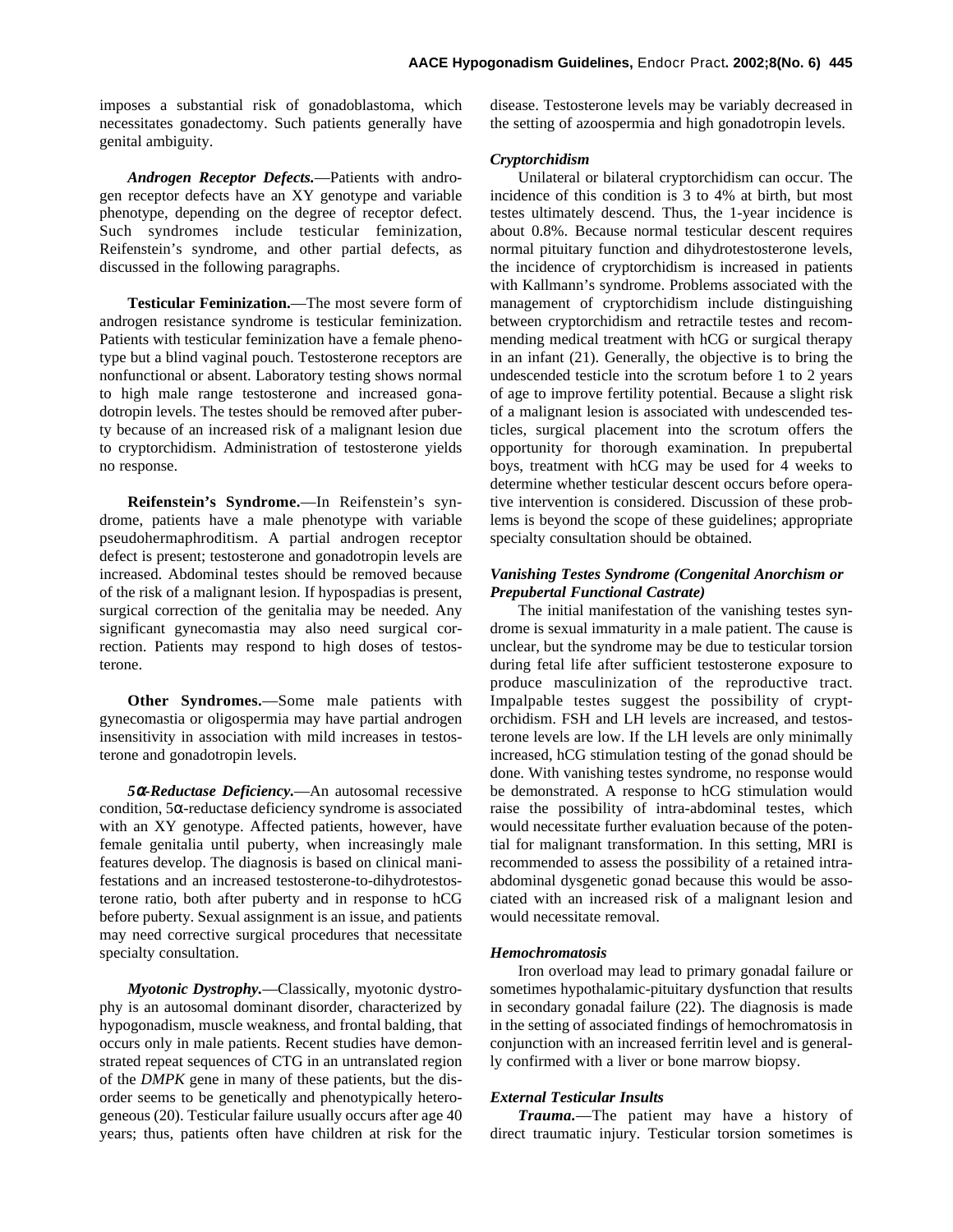associated with a "bell-clapper" abnormality in which the testes lie horizontally because of incomplete closure of the surrounding tissues.

*Mumps Orchitis.*—In patients with postpubertal mumps, a 25% risk of orchitis exists. More than 50% of those patients with orchitis will be infertile. Increased FSH concentrations and oligospermia or azoospermia are present. Mumps orchitis can progress to produce low testosterone and high LH levels in some men. Unilateral testicular atrophy can progress to bilateral failure over the years.

*Radiation Treatment or Chemotherapy.*—With irradiation or chemotherapy, testicular exposure can occur from treatment of another disease or inadvertently. A dose-dependent recovery potential and variable Leydig cell dysfunction have been noted. Pretreatment sperm banking is possible if future "fertility" is desired and sperm counts are normal.

#### *Autoimmune Syndromes*

Anti-Leydig cell antibody-associated disorders or conditions associated with anti-sperm antibodies are autoimmune syndromes related to hypogonadism. These syndromes are poorly characterized, and further research is needed to determine diagnostic criteria and possible treatment options.

### *Sertoli Cell Only Syndrome*

The absence of germ cells in patients with small testes, high FSH levels, azoospermia, and normal testosterone levels should suggest the presence of Sertoli cell only syndrome. The diagnosis can be made only by testicular biopsy. The presence of Leydig cell hyperplasia is common and may be responsible for high serum estradiol levels. The cause of this syndrome is currently unknown.

#### **Hypogonadotropic Hypogonadism**

The condition of hypogonadotropic hypogonadism is generally associated with the following findings:

- Low or low-normal FSH level
- Low or low-normal LH level
- Low testosterone level

## *Kallmann's Syndrome*

Classic Kallmann's syndrome is a congenital disorder inherited as a sporadic condition or generally as an Xlinked recessive trait manifesting as prepubertal hypogonadism. The incidence of this syndrome is about 1 in 10,000 male births. Low testosterone levels are present because of an impaired release of LH and FSH as a result of variable GnRH deficiency. LH and FSH are released in response to priming followed by stimulation with GnRH. The gene on the X chromosome for classic Kallmann's syndrome and associated anosmia has been identified and cloned (23). Autosomal recessive and autosomal dominant

variants of hypogonadotropic hypogonadism also exist and are referred to as idiopathic hypogonadotropic hypogonadism.

Classically, Kallmann's syndrome is associated with anosmia as a result of defective development of the olfactory tract in the brain. The GnRH-containing neurons originate in the developing olfactory tract and therefore do not develop properly in this syndrome (5). This defective development of the olfactory tract can be diagnosed by MRI scanning. In some cases, other defects such as cerebellar dysfunction, red-green color blindness, cleft palate, and congenital deafness are present (24). Cryptorchidism may occur because gonadotropins contribute to normal testicular descent. The prepubertal testes in patients with Kallmann's syndrome tend to be larger than in patients with Klinefelter's syndrome and are appropriate for age up to puberty, inasmuch as normal initial amounts of germinal tissue are present. Partial pubertal development may be present in patients with partial defects; thus, Kallmann's syndrome may be difficult to distinguish from delayed puberty up through the teenage years. Once a patient with Kallmann's syndrome has been identified, other family members at risk (on the basis of mode of inheritance) should be assessed, if possible.

#### *Other Related Syndromes*

Congenital hypogonadotropic syndromes are associated with secondary hypogonadism and other somatic findings. Prader-Willi syndrome is characterized by hypogonadism, short stature, mental retardation, hypotonia at birth, and obesity. Laurence-Moon-Bardet-Biedl syndrome is an autosomal recessive trait characterized by mental retardation, retinitis pigmentosa, polydactyly, and hypogonadism. These syndromes may be due to a hypothalamic deficiency of GnRH.

#### *Fertile Eunuch Syndrome*

Hypogonadotropic hypogonadism in patients who have modest FSH secretion and selective LH deficiency is known as the fertile eunuch syndrome. Fertility may be present in some of these patients. These men usually respond to hCG therapy.

#### *Pituitary Disorders*

Acquired hypogonadotropic hypogonadism may indicate the presence of pituitary insufficiency or a pituitary tumor. Unless the reason for the pituitary defect is clear, imaging studies of the pituitary gland and the hypothalamus are indicated to determine whether a tumor or an infiltrative disorder is present. Metastatic tumors, granulomas, abscesses, and hemochromatosis may also be discovered.

Hyperprolactinemia is a potential cause of hypogonadotropic hypogonadism and generally manifests with a low libido and impotence. A serum prolactin level should be determined in men with acquired hypogonadotropic hypogonadism. High prolactin levels are usually associated with a prolactinoma, but certain medications may also cause hyperprolactinemia.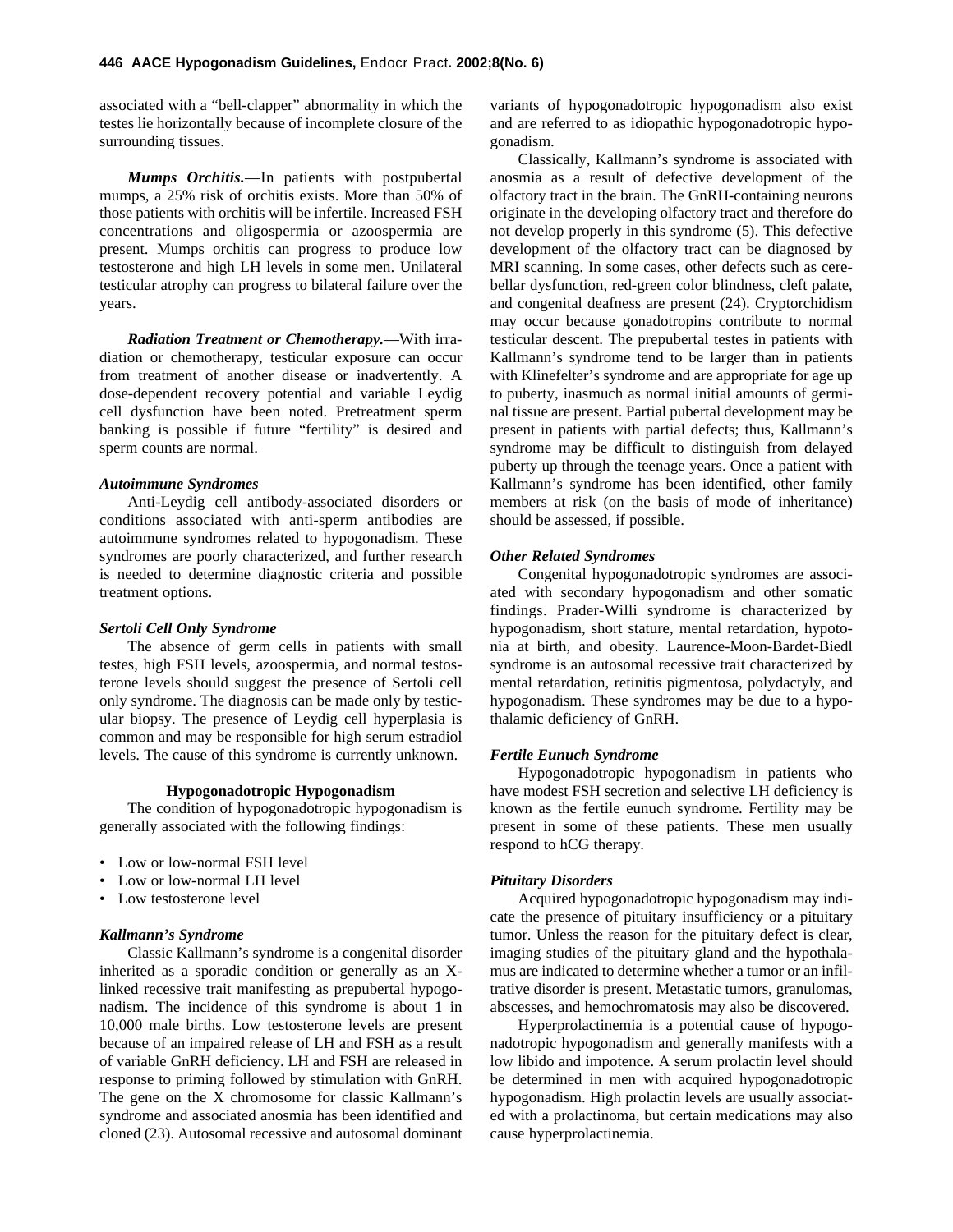Hypogonadotropic hypogonadism from pituitary disease may also occur with granulomatous and infiltrative disorders, cranial trauma with or without pituitary stalk transection, irradiation, and hypophysitis.

#### *Hemochromatosis*

See earlier discussion of hemochromatosis in Hypergonadotropic Hypogonadism section.

## *Serious Illness, Acquired Immunodeficiency Syndrome, and Stress*

Transient hypogonadotropic hypogonadism may occur in patients with serious disorders or malnutrition (25). Acquired immunodeficiency syndrome (AIDS) may be associated with low testosterone levels and generally low gonadotropin levels (consistent with hypothalamicpituitary involvement). In some patients with AIDS, gonadotropin levels are increased (consistent with testicular disease) (26).

#### **Aging**

Considerable controversy exists over the concept of a male climacteric or "andropause" (27). Growing evidence indicates that some aging men have reduced production of testosterone associated with decreased libido, impotence, decreased growth of body hair, decreased muscle mass, fatigue, increased risk of myocardial infarction (28), and decreased bone mass in conjunction with osteoporosis. Some early studies indicated that the problem may be related to coexisting conditions, but more recent evidence supports the view that an age-related decline in testicular function may occur with associated symptoms and often responds to testosterone replacement therapy (29,30). Measurements of SHBG in conjunction with total testosterone are usually needed to demonstrate the abnormality. Age-related declines in free testosterone, as measured by equilibrium dialysis, are more rapid than the decreases in total testosterone. The SHBG levels increase with advancing age, probably related to higher serum estradiol levels from increased adipose tissue. Often the FSH and LH levels are mildly increased, an indication that a primary testicular disorder may be present in conjunction with a secondary abnormality in LH burst frequency (31). Dynamic testing may disclose more subtle abnormalities of hypothalamic function. The circadian variation in serum testosterone levels, with higher values in the morning, is generally lost with aging.

Data from long-term research studies are needed to clarify the criteria for therapeutic considerations in aging men. Short-term research studies have demonstrated that testosterone replacement treatment may result in improved lean body mass, increased hematopoiesis, decreased lowdensity lipoprotein (LDL) levels in conjunction with a constant ratio of LDL to high-density lipoprotein (HDL), improved libido, and improved well-being in older men with low testosterone levels. Generally, prostate size and prostate-specific antigen (PSA) levels do not change in comparison with otherwise normal men, but PSA levels have been found to increase in some men (32).

Men with symptomatic hypogonadism and a total testosterone level of less than 200 ng/dL may be potential candidates for therapy, although no specific recommendations have been established at this time. Some studies have used 2.5 standard deviations below the mean testosterone values for young normal male subjects as the cutoff point for initiation of therapy, resulting in intervention at values of about 319 ng/dL (33). With use of this guideline, approximately 30% of men beyond 75 years of age would have testosterone values below this hypogonadism threshold. In general, if the potential benefit exceeds the potential risk, then the patient may be a candidate for therapy. The lack of knowledge about the exact nature of the benefit and risk remains the main problem.

## **THERAPY**

## **Goals of Therapy**

## *Restore Sexual Function, Libido, Well-Being, and Behavior*

Many studies have been done to evaluate the effects of testosterone therapy on sexual function and well-being in men with hypogonadism (34). Impaired sexual behavior and mood disturbances seem to occur below a certain threshold of circulating testosterone levels, and most studies have demonstrated improved function with testosterone replacement.

In studies of testosterone treatment of men with hypogonadism, investigators have found that therapy resulted in increased sexual interest and increased number of spontaneous erections. On psychologic testing, the men with untreated hypogonadism tended to score high on depression, anger, fatigue, and confusion scales. Hormonal replacement diminished most of these traits, but although the depression score improved, it remained more of a problem in men with hypogonadism than in male control subjects (35). Further long-term studies are clearly needed in this area to establish definite criteria for therapy and response in borderline cases. Of note, erectile dysfunction associated with hypogonadism may not improve after adequate androgen replacement if other secondary causes for erectile dysfunction are present. For additional information, see the American Association of Clinical Endocrinologists Clinical Practice Guidelines for the Evaluation and Treatment of Male Sexual Dysfunction (36).

With the onset of hypogonadism before puberty, an initial low dose of testosterone should be used to avoid acute priapism, adverse psychologic effects, and aggressive behavior.

#### *Produce and Maintain Virilization*

Secondary sex characteristics such as increased muscle mass, beard growth, growth of pubic and axillary hair, and phallus growth improve with testosterone therapy.

#### *Optimize Bone Density and Prevent Osteoporosis*

In a study of elderly male nursing home residents, the incidence of hip fracture was between 5 and 15% (37). Of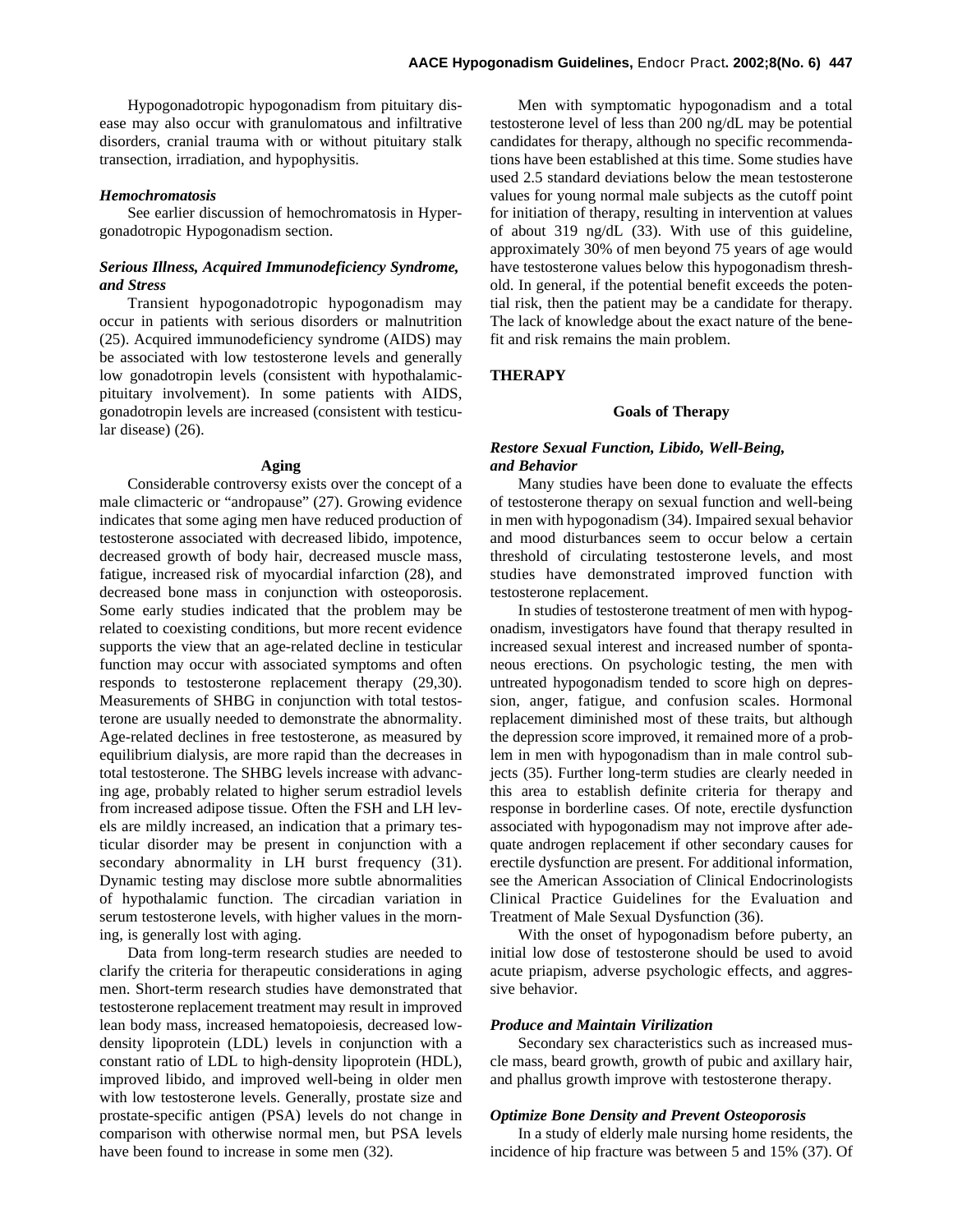those residents who had sustained a prior hip fracture, 66% were found to have hypogonadism (serum testosterone levels less than 300 ng/dL). Hypogonadism was present in up to 20% of men with vertebral crush fractures, even though many of these men did not have other clinical features of hypogonadism. In adolescent male patients with hypogonadotropic hypogonadism, testosterone therapy increases bone mineral density in comparison with that in male patients with hypogonadism not receiving testosterone (38,39). In men with prepubertal-onset hypogonadotropic hypogonadism, however, diminished bone mass may be only marginally improved by testosterone replacement (40).

## *Possibly Normalize Growth Hormone Levels in Elderly Men*

In comparison with normal men, those with hypogonadism have significantly reduced mean growth hormone pulse amplitude but normal pulse frequency. Patients with adult-onset growth hormone deficiency also have increased cardiovascular-related mortality (41). Testosterone treatment results in a significant increase in 24-hour mean serum growth hormone value and mean growth hormone pulse amplitude. Perhaps testosterone has an important role in the control of growth hormone secretion in adulthood, and testosterone therapy may have a positive clinical influence (42). No specific recommendations on this issue are possible until further research clarifies the potential risks and benefits of therapy.

## *Potentially Affect the Risk of Cardiovascular Disease*

Orally administered alkylated androgens are nonaromatizable and result in increased LDL and decreased HDL levels, which may increase cardiovascular risk (19,43,44). Unlike orally administered alkylated androgen preparations, testosterone is aromatized to estrogen. In men with hypogonadism treated with replacement doses of testosterone, total cholesterol and LDL levels may modestly decrease in conjunction with minimal change in HDL; thus, investigators have speculated that the risk of cardiovascular disease may be higher in men with hypogonadism not receiving testosterone replacement (45). Testosterone replacement therapy in men is not associated with major adverse lipid changes (46); in fact, endogenous testosterone and administration of exogenous testosterone may lower the atherogenic Lp(a) lipoprotein levels (47). Other studies suggest that testosterone replacement in men with hypogonadism may be associated with adverse lipid effects, and yet other studies have reported indeterminate findings (27).

Other cardiovascular effects apart from changes in lipids may be attributable to testosterone replacement therapy. A potential risk of testosterone therapy is the propensity of testosterone to increase platelet aggregation and thrombogenicity (48).

Currently, whether testosterone replacement therapy in men with hypogonadism increases, decreases, or has a neutral effect on cardiovascular risk remains uncertain. Long-term prospective research must be conducted to assess the role of endogenous testosterone and testosterone replacement therapy on cardiovascular risk in men. No specific recommendations on this issue are possible until further research clarifies the potential risks and benefits of therapy.

## *Restore Fertility in Cases of Hypogonadotropic Hypogonadism*

See subsequent sections on therapy for hypogonadotropic hypogonadism.

## **Contraindications to Testosterone, GnRH, and Gonadotropin Therapy**

Testosterone replacement, pulsatile GnRH therapy, and gonadotropin therapy are contraindicated in men with prostate cancer, male breast cancer, or untreated prolactinoma. Treatment with these medications can stimulate tumor growth in androgen-dependent neoplasms. Careful examination of the male breast and prostate is required initially and at follow-up visits. In addition to prostate examination, baseline and follow-up PSA levels should be determined in older men at increased risk for prostate cancer. Men with symptomatic prostatism should undergo evaluation and treatment for this problem before testosterone replacement therapy is considered. Sleep apnea and polycythemia, which may cause hyperviscosity, are relative contraindications to the use of testosterone therapy. Testosterone treatment will tend to reduce sperm counts and testicular size and should not be used in men currently seeking fertility.

## **Testosterone Therapy in Adult Male Patients With Hypogonadism**

Ideally, testosterone therapy should provide physiologic range serum testosterone levels (generally between 280 and 800 ng/dL) and physiologic range dihydrotestosterone and estradiol levels, which would allow optimal virilization and normal sexual function. Testosterone therapy can be used in the male patient with hypogonadism who is not interested in fertility or not able to achieve fertility. In late teenage male patients with delayed puberty, testicular size should be monitored for evidence of onset of puberty. In this setting, short-term, low-dose testosterone therapy should be withdrawn to determine whether spontaneous puberty is occurring.

The following preparations of testosterone have been approved by the FDA for clinical use:

- Long-acting intramuscular preparations
- Short-acting intramuscular preparations
- Scrotal patches
- Transdermal patches
- Transdermal gel
- Orally administered agents

Orally administered testosterone is quickly metabolized by the liver and cannot achieve sufficient blood levels over time to be useful. The orally administered alkylated androgen preparations currently available in the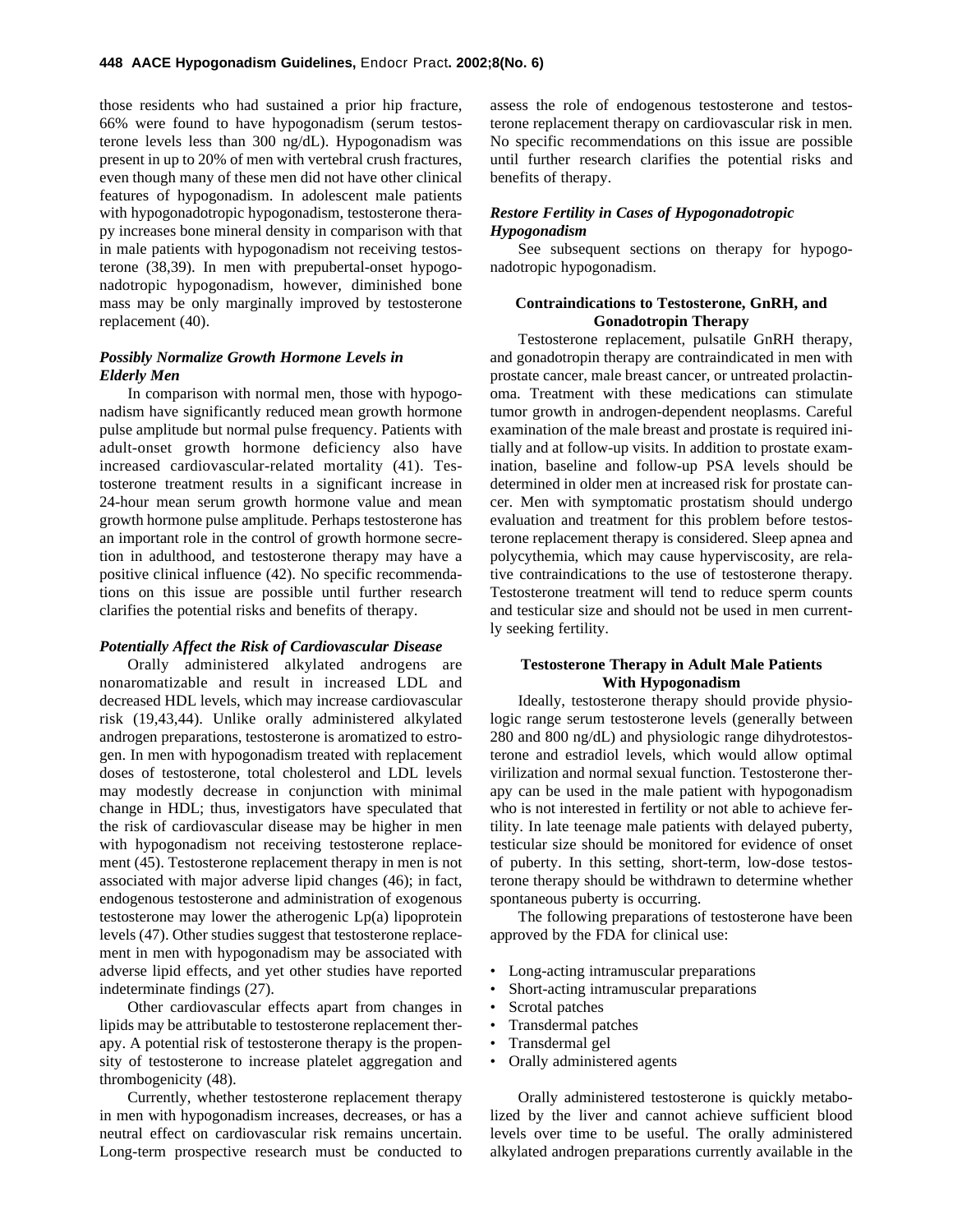United States are generally not recommended because of poor androgen effects, adverse lipid changes, and hepatic side effects, such as hemorrhagic liver cysts, cholestasis, and hepatocellular adenoma (19). In Europe, testosterone undecanoate may be a more acceptable oral alternative, but erratic testosterone levels, frequent dosing, and occasional gastrointestinal side effects may limit the usefulness of this preparation in the United States. Reformulation of this preparation with testing in the United States and elsewhere is currently under way.

Injectable testosterone pellets are sometimes used, and further study may prove them to be suitable for many men. For patients with hypogonadotropic hypogonadism wishing fertility, hCG with or without human menopausal gonadotropin (FSH) or pulsatile GnRH therapy and hCG with or without assisted reproduction are options.

#### *Parenteral Testosterone Preparations*

Testosterone enanthate and testosterone cypionate are long-acting testosterone esters suspended in oil to prolong absorption. Peak levels occur about 72 hours after intramuscular injection and are followed by a slow decline during the subsequent 1 to 2 weeks (49).

For complete androgen replacement, the regimen should be between 50 and 100 mg of testosterone enanthate or cypionate administered intramuscularly every 7 to 10 days, which will achieve relatively normal levels of testosterone throughout the time interval between injections (50). Longer time intervals are more convenient but are associated with greater fluctuations in testosterone levels. Higher doses of testosterone produce longer-term effects but also higher peak levels and wider swings between peak and nadir circulating testosterone levels; the result is fluctuating symptoms in many patients (51).

The use of 100 to 150 mg of testosterone every 2 weeks is a reasonable compromise. Use of 300-mg injections every 3 weeks is associated with wider fluctuations of testosterone levels and is generally inadequate to ensure a consistent clinical response. With use of these longerinterval regimens, many men will have pronounced symptoms during the week preceding the next injection. In such instances, a smaller dose at closer intervals should be tried. As a guide, testosterone levels should be above the lower limit of normal, in the range of 250 to 300 ng/dL, just before the next injection (52). Excessive peak levels and side effects should also be monitored and used to adjust the dosing regimens.

When full androgen replacement is not required, patients should receive lower doses of testosterone. One such category includes adult male patients with prepubertal onset of hypogonadism who are going through puberty for the first time during therapy and who often may require psychologic counseling, especially when a spouse is involved as well. In these patients, testosterone therapy should be initiated at 50 mg every 3 to 4 weeks and then gradually increased during subsequent months, as tolerated, up to full replacement within 1 year. Men with appreciable benign prostatic hypertrophy who have hypogonadism and symptoms may be given 50 to 100 mg of testosterone every 2 weeks as an initial regimen and maintained on this dosage with careful monitoring of urinary symptoms and prostate examinations; therapy can be withdrawn if necessary.

Attaining full virilization in the patient with hypogonadism may take as long as 3 to 4 years. Follow-up intervals should be between 4 and 6 months to monitor progress, review compliance, and determine whether any complications or psychologic adjustment problems are present. Often, patients can learn how to administer their own injections. A spouse or significant other may also be instructed in this technique.

## *Transdermal Testosterone Therapy*

*Transdermal Testosterone Delivery System: Normal Skin.*—A testosterone patch with permeability enhancement allows testosterone delivery through normal skin. Daily evening application generally results in normalrange serum testosterone levels, which mimic the normal diurnal changes in testosterone in normal men. In contrast to the situation with use of the scrotal patch, dihydrotestosterone levels remain within the normal range (53). Estradiol and bioavailable testosterone levels also remain within the normal range. Skin irritation may be a problem in some patients. Therapy consists of one to two patches applied daily to normal skin. As with scrotal patches, this treatment is more expensive than injections, but convenience of use, maintenance of normal diurnal testosterone levels, and elimination of office visits for injections may make this form of treatment useful in many patients. Testosterone levels should be monitored periodically to ensure the appropriate range is being maintained.

*Scrotal Patch Testosterone Delivery System.*— Scrotal testosterone patches are available in 40 and 60 cm2 sizes, which deliver, respectively, 4 and 6 mg of testosterone daily. Scrotal skin absorbs testosterone better than does nonscrotal skin. The patch is applied to the scrotal skin after preparation of the scrotum with dry shaving. The patch is nonadhesive, and a new patch is applied each morning. The testosterone levels mimic the diurnal rhythm present in normal men. Testosterone levels are generally maintained in the normal range and are usually well tolerated. These levels should be assessed in the morning before patch application to ensure that they are above the lower limit of the normal range at the nadir. If the scrotum is small or the skin surface is abnormal, absorption may be limited. Because genital skin contains high concentrations of 5α-reductase, the dihydrotestosterone levels in treated patients increase initially but may return to normal in some men. In most men treated with the scrotal patch, however, these levels remain higher than normal (54). The HDL-tocholesterol ratio in treated patients does not change significantly from before to after therapy (55). The long-term potential effects of increased levels of dihydrotestosterone are unknown at this time, and careful monitoring of prostate growth is recommended. Further research may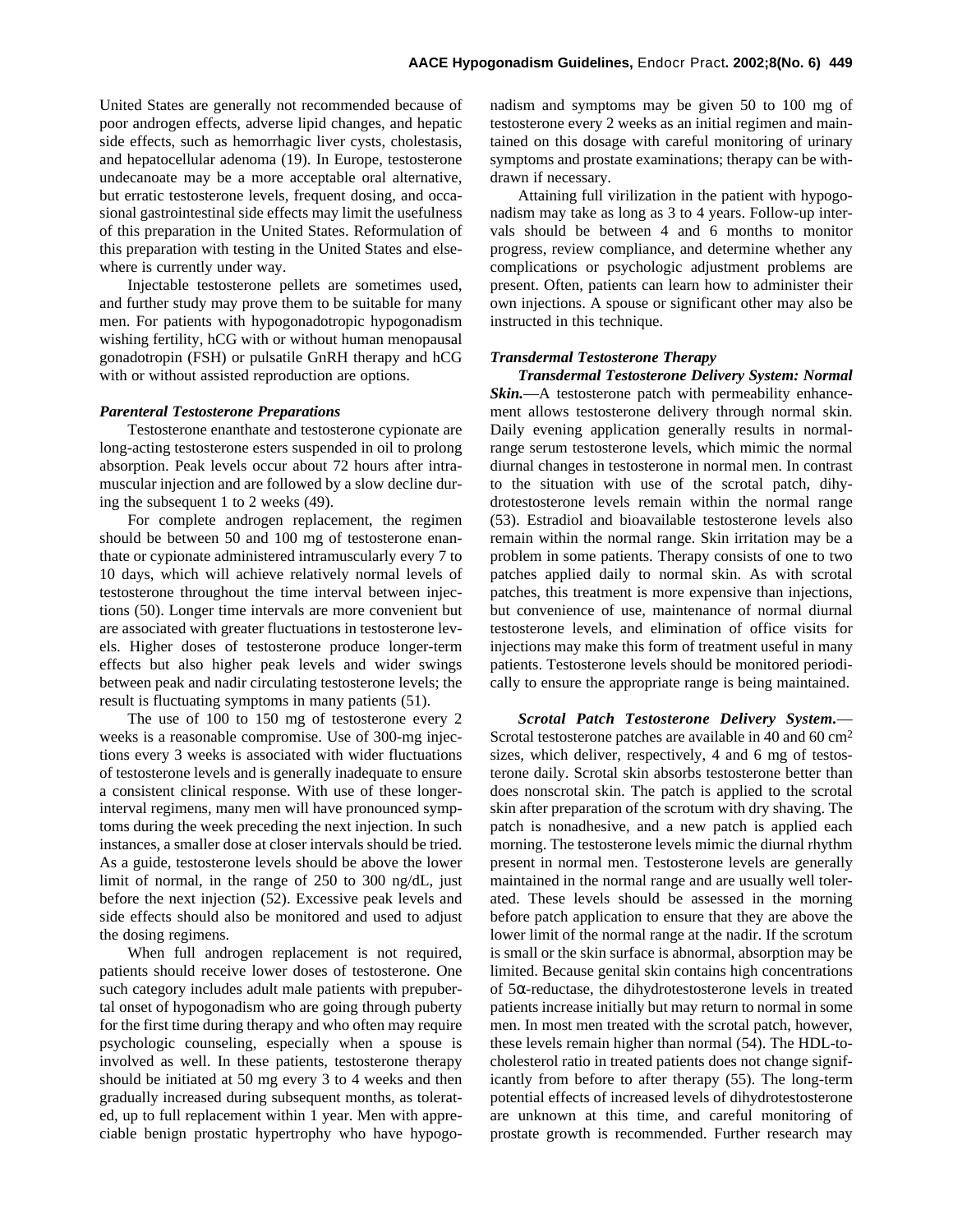clarify any possible adverse effects of such increased levels occurring in men who receive this type of therapy. The cost of using the scrotal patch exceeds that for testosterone injections, but the convenience of use may make this therapeutic option acceptable for many patients.

*Transdermal Testosterone Gel.*—Transdermal testosterone in a hydroalcoholic gel for once-daily administration to the nongenital skin is available in packets labeled 2.5 G (containing 25 mg of testosterone) and 5 G (containing 50 mg of testosterone). After application of the gel, blood levels of testosterone seem to be constant over 24 hours, and levels are adequate in most patients (56). Positive effects on libido, mood by about 30 days of therapy, and muscle mass and strength by 90 to 180 days of therapy have been noted (57). The gel is well tolerated and is generally associated with minimal skin irritation in comparison with testosterone patches (58). The gel dries quickly after application. One potential problem is transfer of the gel from person to person if direct skin contact occurs. Transdermal testosterone use has been shown to decrease bone resorption markers and increase bone formation markers; in addition, small increases in bone density have been noted after 6 months of use (59).

## *Monitoring Issues and Side Effects of Testosterone Therapy*

Periodic follow-up of patients receiving testosterone therapy is needed. During the first year of such therapy, the clinical response and the side effects should be monitored at 3- to 4-month intervals.

For patients receiving testosterone injections, a serum testosterone level should be measured at the midpoint between injections to ensure that the value is near the middle of the normal range. Most patients using testosterone gel have constant blood levels of testosterone over 24 hours; thus, the time of measurement is usually not critical. The testosterone patch preparations usually yield peak serum testosterone values within 4 to 8 hours after application.

Examination of the prostate should be done routinely, along with a prostate-related symptom assessment every 6 to 12 months. PSA levels should be determined annually in older men receiving testosterone replacement therapy. High PSA levels should be further evaluated with a highly specific PSA assay, if available. If results are abnormal, a urologic consultation should be sought, and testosterone replacement therapy should be terminated. Men receiving testosterone replacement therapy and finasteride should be considered for further evaluation even with PSA values in the upper normal range. Testosterone treatment should not be administered to men with high PSA values or significantly increasing PSA levels. Testosterone, and especially dihydrotestosterone, stimulates growth of the prostate and seminal vesicles. In a study that assessed the effect of exogenous testosterone administration by patch or by injection on the serum levels of PSA and prostate-specific membrane antigen in men with hypogonadism, the results

demonstrated no correlation with therapy and thus no testosterone dependence of PSA or prostate-specific membrane antigen (60). Testosterone treatment of men with hypogonadism also resulted in growth of the prostate and seminal vesicles, but this growth did not exceed the volumes expected in normal men (61). No clear relationship has been established between testosterone replacement therapy and prostate cancer, although anecdotal reports have been published (62). Men in whom symptomatic prostatism develops should undergo assessment before testosterone replacement therapy is continued. Long-term studies are needed to clarify this issue.

Gynecomastia may result from the aromatization of testosterone to estradiol and changes in SHBG levels. Surgical therapy may be considered for some patients. Men with a genetic susceptibility to alopecia may note worsening of this problem with testosterone therapy.

Testosterone stimulates the bone marrow production of erythrocytes. The result is an increased hematocrit in some men, with the possibility of hyperviscosity side effects (63). The hematocrit should be determined every 6 months for the first 18 months and then yearly thereafter if it is stable and normal. Testosterone therapy should be decreased or discontinued if the hematocrit increases to above 50%.

Lipid disturbances in testosterone-treated male patients are generally not a problem because of the aromatization of testosterone to estradiol. The ratio of HDL to total cholesterol generally remains constant. Anabolic steroids, used in oral testosterone preparations, that are not aromatized increase LDL and lower HDL levels and thus could increase cardiovascular risk. An initial lipid profile should be recorded, and a follow-up profile should be obtained after 6 to 12 months of therapy and then yearly thereafter.

Sleep apnea may also be a problem in some men, and testosterone therapy should be discontinued until the sleep apnea problem can be adequately addressed (64). The patient should be asked about fatigue during the day in addition to disordered sleep. A sleep study should be done if symptoms are present.

Because pharmacologic use of testosterone will suppress spermatogenesis, the use of testosterone preparations may substantially reduce fertility in otherwise normal men. This adverse effect is often an issue with the illicit use of testosterone.

## **Gonadal Stimulation in Hypogonadotropic Hypogonadism**

Because gonadotropin or GnRH therapy is effective only in hypogonadotropic hypogonadism, this diagnosis must be firmly established before consideration of therapy. Although these agents may also be used to induce puberty in boys and to treat androgen deficiency in hypogonadotropic hypogonadism, the major use of these preparations is in the initiation and maintenance of spermatogenesis in hypogonadotropic men who desire fertility.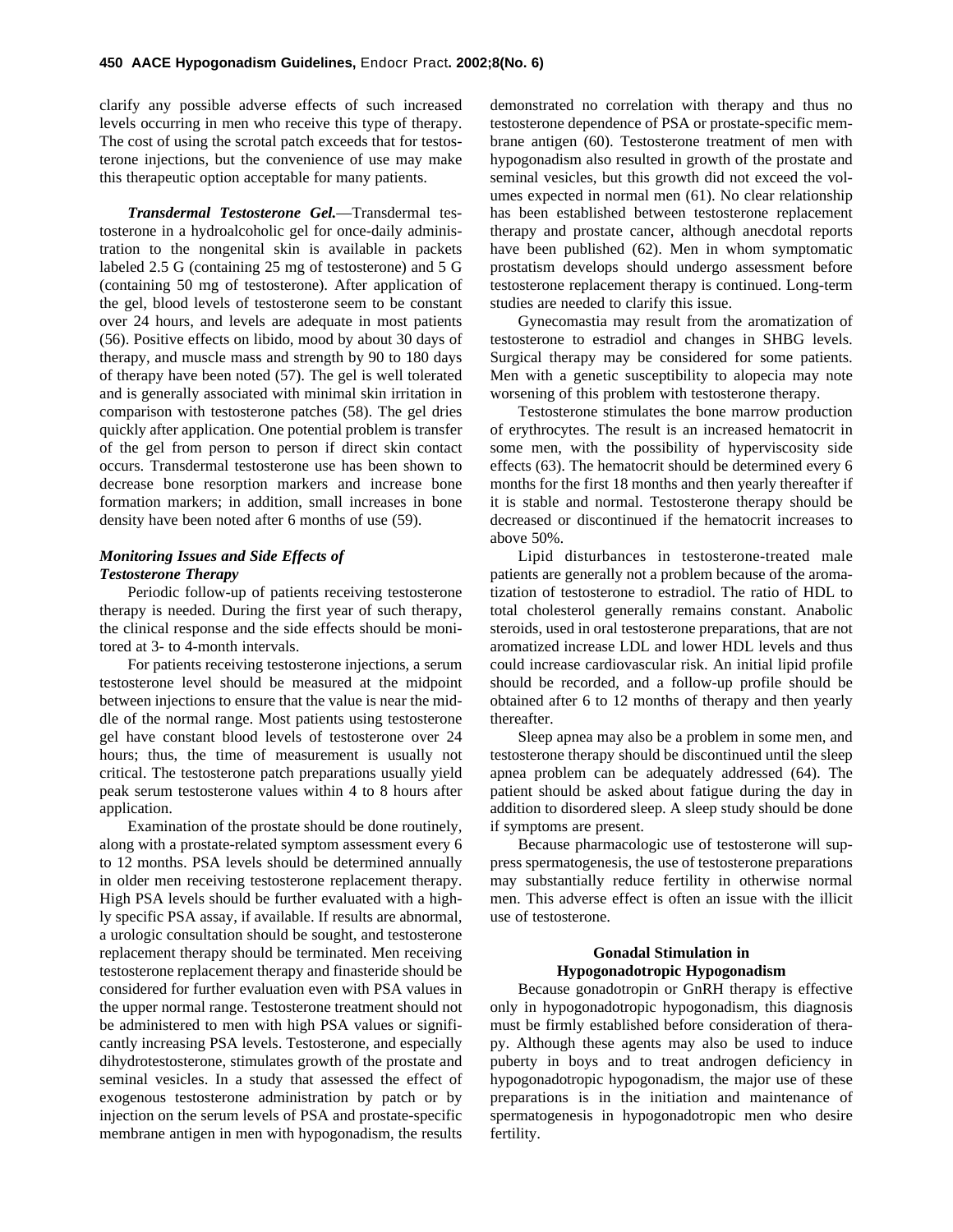#### *Gonadotropin Therapy in Androgen Deficiency*

It is known that hCG binds to Leydig cell LH receptors and stimulates the production of testosterone. Peripubertal boys with hypogonadotropic hypogonadism and delayed puberty can be treated with hCG instead of testosterone to induce pubertal development. The initial regimen of hCG is usually 1,000 to 2,000 IU administered intramuscularly two to three times a week (65). The clinical response is monitored, and testosterone levels are measured about every 2 to 3 months. Dosage adjustments of hCG may be needed to determine an optimal schedule. Increasing doses of hCG may reduce testicular stimulation by down-regulating the end-organ; thus, a more optimal result may occur with less frequent or reduced dosing. The half-life of hCG is long.

The advantages of hCG over testosterone in this setting include the stimulation of testicular growth, which may be an important issue for some men. Use of hCG may also yield greater stability of testosterone levels and fewer fluctuations in hypogonadal symptoms (66). In addition, hCG treatment is necessary for stimulating enough intratesticular testosterone to allow the initiation of spermatogenesis. The disadvantages of hCG include the need for more frequent injections and the greater cost.

## *Gonadotropin Therapy for Induction of Spermatogenesis*

Male patients with onset of hypogonadotropic hypogonadism before completion of pubertal development may have testes generally smaller than 5 mL. These patients usually require therapy with both hCG and human menopausal gonadotropin (or FSH) to induce spermatogenesis. Men with partial gonadotropin deficiency or who have previously (peripubertally) been stimulated with hCG may initiate and maintain production of sperm with hCG therapy only. Men with postpubertal acquired hypogonadotropic hypogonadism and who have previously had normal production of sperm can also generally initiate and maintain spermatogenesis with hCG treatment only (67). Fertility may be possible at sperm counts much lower than what would otherwise be considered fertile. Counts of less than 1 million/mL may be associated with pregnancies under these circumstances. It is imperative that the female partner undergo assessment for optimal fertility before or concurrently with consideration of therapy in the man.

Therapy with hCG is generally begun at 1,000 to 2,000 IU intramuscularly two to three times a week, and testosterone levels should be monitored monthly to determine whether any therapeutic adjustments are needed to normalize the levels. It may take 2 to 3 months to achieve normal levels of testosterone. When normal levels of testosterone are produced, examinations should be conducted monthly to determine whether any testicular growth has occurred. Sperm counts should also be assessed monthly during a 1-year period. Because of the high cost of human menopausal gonadotropin (or FSH) preparations, hCG should be the initial therapy of choice for at least 6 to 12 months. Use of hCG, in the absence of

exogenous FSH, can often complete spermiogenesis in men with partial gonadotropin deficiency (68). In general, the response to hCG can be predicted on the basis of the initial testicular volume—the greater the initial testicular volume, the greater the chance of responding to hCG only (69). In one study, however, investigators demonstrated that most patients will respond to hCG alone regardless of initial testicular volume (70). Studies have shown that combining purified FSH and testosterone without LH or hCG does not stimulate spermatogenesis in truly hypogonadotropic men (71).

If spermatogenesis has not been initiated by the end of 6 to 12 months of therapy with hCG or LH, administration of an FSH-containing preparation is initiated in a dosage of 75 IU intramuscularly three times a week along with the hCG injections. After 6 months, if sperm are not present or are present in very low numbers (<100,000/mL), the human menopausal gonadotropin (or FSH) dosage can be increased to 150 IU intramuscularly three times a week for another 6 months. If pregnancy occurs, the patient's regimen can be switched to only hCG to allow continued spermatogenesis for subsequent potential pregnancies. After delivery, if no further pregnancies are desired, the patient can be switched to testosterone therapy if desired, or longterm hCG therapy can be continued in conjunction with appropriate contraceptive measures, if needed. Rarely, antibodies against hCG may arise and prevent any response to therapy; in such a case, human LH may be effective (72). Recombinant LH has recently become available and may be of use in selected patients.

## *GnRH Therapy*

In patients with an otherwise intact pituitary gland and hypogonadotropic hypogonadism, synthetic GnRH can be given in a pulsatile fashion subcutaneously through a pump every 2 hours. GnRH therapy is monitored by measuring LH, FSH, and testosterone levels every 2 weeks until levels are in the normal range, at which point monitoring can be adjusted to every 2 months. GnRH can be used to initiate pubertal development, maintain virilization and sexual function, and initiate and maintain spermatogenesis. In most patients, these effects may take from 3 to 15 months to achieve sperm production (73). As with gonadotropin therapy, fertility can be achieved with very low sperm counts—often in the range of 1 million/mL. GnRH may be more effective than gonadotropin stimulation in increasing testicular size and initiating spermatogenesis in many patients with hypogonadotropic hypogonadism (74).

#### **Other Treatment Considerations**

#### *Antiestrogen Therapy in Oligospermia*

Long-term use of low-dose clomiphene citrate at 25 mg daily to increase pituitary stimulation of testicular function has often been attempted in men with oligospermia (75). Tamoxifen has been used in countries other than the United States. The results are unpredictable, and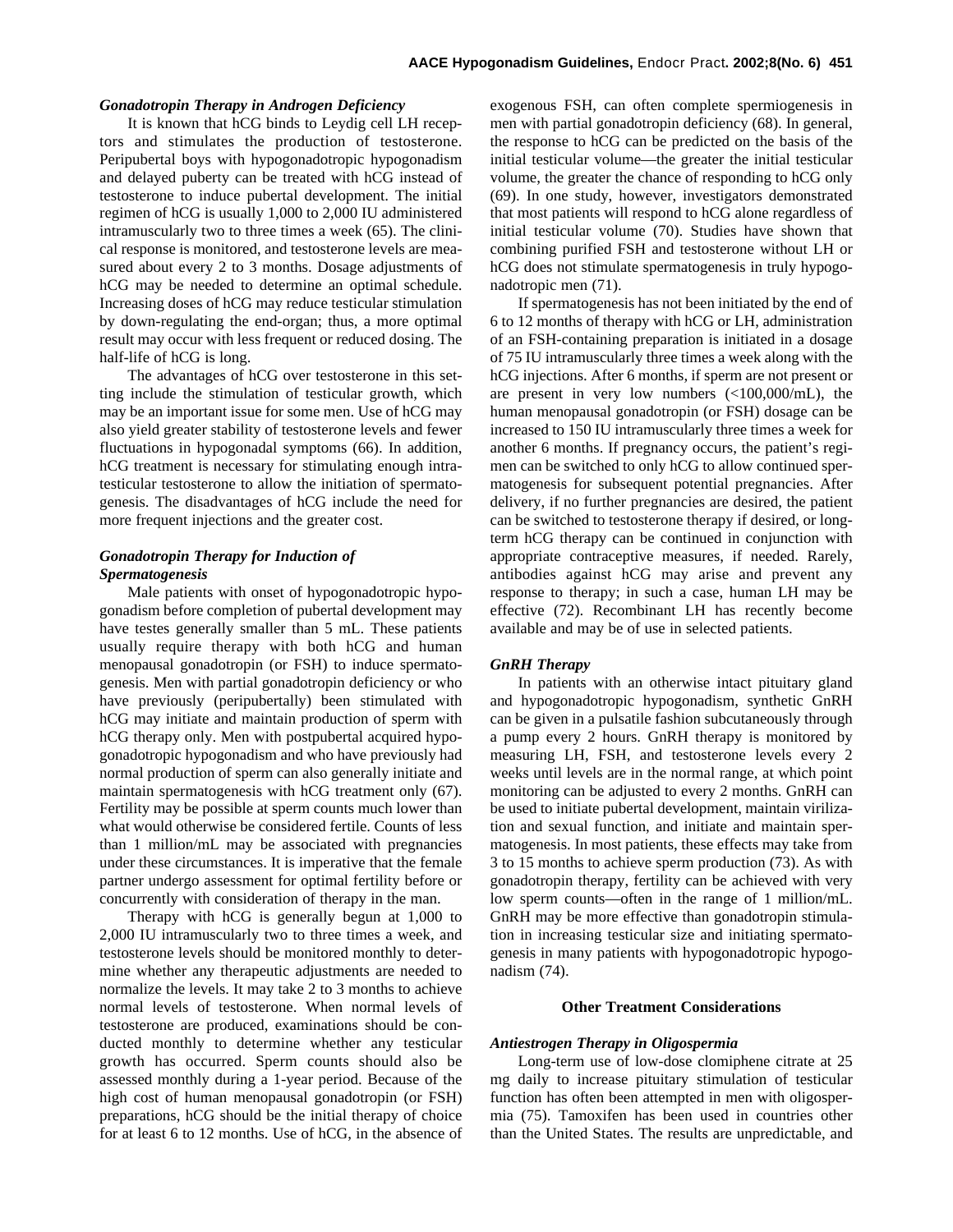no long-term, prospective studies have demonstrated efficacy. Studies have generally shown no significant changes in semen variables or pregnancy rates (76). Currently, we do not recommend the general use of clomiphene citrate or tamoxifen for treatment of oligospermia in male patients.

## *Assisted Reproductive Technology*

The ability to perform in vitro fertilization with intracytoplasmic sperm injection directly into the egg has revolutionized the approach to male subfertility. A single sperm or immature form retrieved from the testicle is sufficient to fertilize an egg and provide a reasonable chance at pregnancy. In vitro fertilization with intracytoplasmic sperm injection may be a viable option in many men with hypogonadism who cannot otherwise be induced to produce enough sperm to result in pregnancy as well as in the presence of a female factor that may further make pregnancy by the couple difficult or impossible. The procedure is expensive and seldom covered by health insurance; therefore, this technology will generally not replace conventional gonadal stimulation protocols. Intrauterine insemination may also be a low-cost option in suitable women when the man has mild to moderate oligospermia.

#### *Pituitary Tumors*

Patients with acquired hypogonadotropic hypogonadism may require assessment for a possible pituitary tumor with appropriate pituitary imaging studies, such as MRI, and determination of a prolactin level. Depending on the presence or absence of a tumor, other hormonal testing may be indicated, including thyroid and adrenal function tests. Further evaluation and treatment options would depend on what hormonal deficits are present, the size and site of the tumor, the operability of the tumor, and the patient's preferences in specific circumstances.

If a prolactinoma is present, therapy would be directed toward correcting this problem before initiation of other therapy. Medical therapy with bromocriptine, pergolide, or cabergoline may effectively reduce prolactin levels sufficiently to allow gonadal function to resume or allow stimulation with gonadotropins. Even when prolactin levels cannot be normalized, hCG therapy alone or in conjunction with human menopausal gonadotropin (or FSH) therapy may stimulate spermatogenesis in treated prolactinomas and result in pregnancies (77).

Surgical therapy should especially be considered for significant pituitary tumors that are not prolactin-secreting microadenomas. Surgical treatment may also be an option in prolactin-secreting microadenomas if patients have severe side effects from medications or prefer this approach after being appropriately informed of the risks and benefits of medical versus surgical management.

## *Gynecomastia*

Many men have psychologic problems resulting from gynecomastia. This problem should be taken seriously and discussed with the patient. Use of aromatase inhibitors, such as testolactone, has been tried but has yielded limited benefit. A breast reduction surgical procedure is often required for psychologic well-being.

## *Psychologic Counseling*

Men with hypogonadotropic disorders frequently have associated mood disturbances, including depression, aggression, poor self-esteem, and learning problems. In such cases, psychologic counseling is often needed to allow proper identification and treatment of these problems. Counseling should also include significant others, if possible.

## **SUMMARY**

The major objectives of the initial assessment of a patient with possible hypogonadism are to distinguish primary gonadal failure (hypergonadotropic hypogonadism with low testosterone and increased FSH and LH levels) from hypothalamic-pituitary disorders (hypogonadotropic hypogonadism with low testosterone and low to normal FSH and LH levels) and to make a specific diagnosis. The initial clinical manifestations may vary, depending on whether the onset of the disorder was prepubertal or postpubertal. Men with hypogonadotropic disorders may achieve fertility with gonadal stimulation. Men with hypergonadotropic disorders are treated with testosterone to achieve virilization and are usually, but not invariably, incapable of achieving fertility.

## **History and Physical Examination**

- A history of major medical problems, medications, toxic exposures, fertility problems, and developmental milestones should especially be noted. Low libido, impotence, fatigue, impaired concentration, and sexual dysfunction are important presenting problems and need to be asked about specifically because most men will not seek medical attention for these symptoms alone.
- The degree of pubertal development, eunuchoid proportions, anosmia, hyposmia, gynecomastia, abnormal hair growth and distribution, abnormal genitalia, presence of varicocele, findings on prostate examination, and testicular size and consistency, in particular, are important physical manifestations for differential diagnosis.

#### **Laboratory and Ancillary Evaluation**

- Laboratory testing is directed toward determining whether the patient has abnormalities of reproductive hormones and whether the abnormalities are indicative of testicular or hypothalamic-pituitary disease. The initial laboratory testing should include a morning blood sample for testosterone, prolactin, FSH, and LH levels. A semen analysis is needed if fertility potential is at issue.
- If testosterone levels are low-normal and the symptoms and signs indicate hypogonadism, the testosterone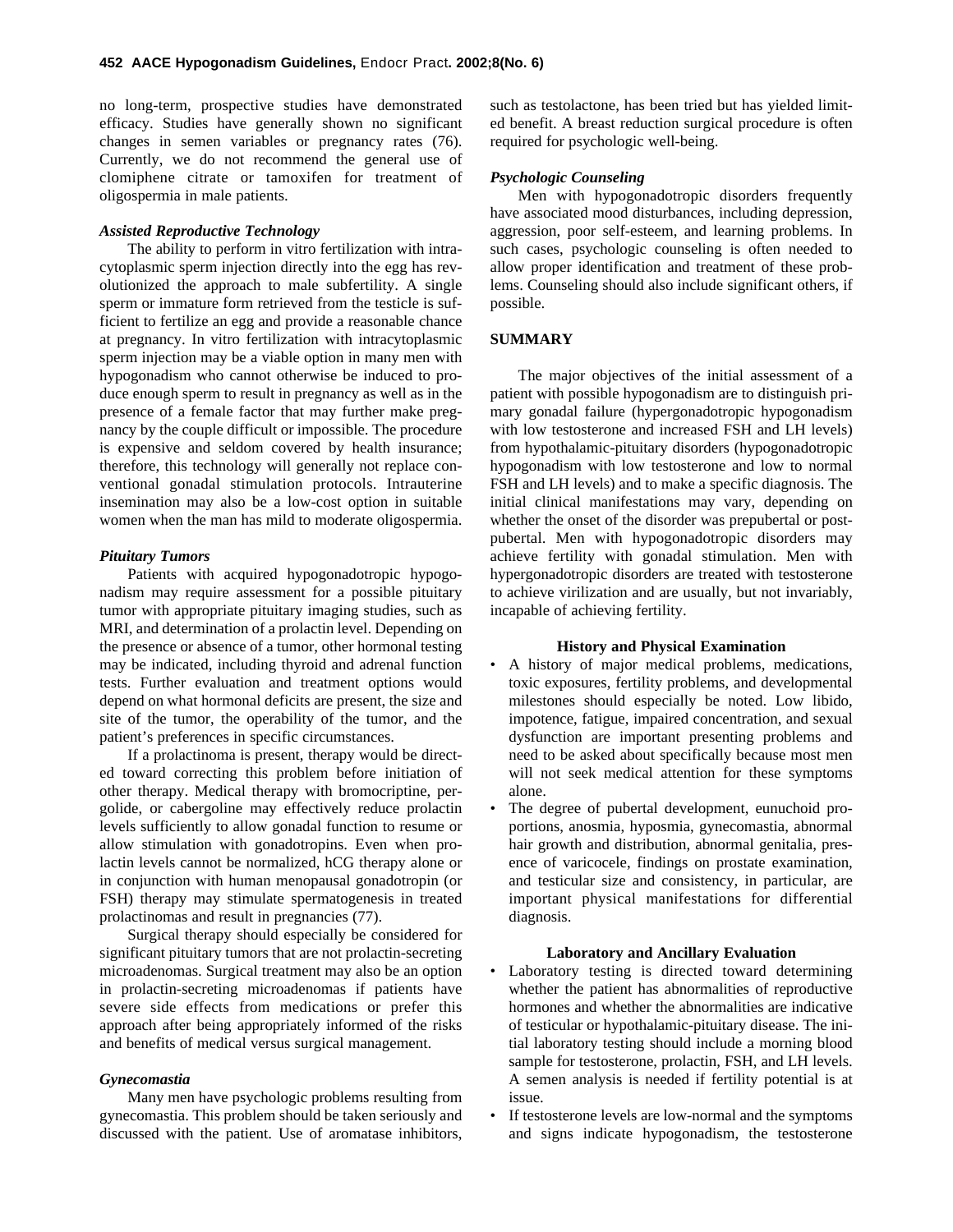study should be repeated, and SHBG or a free testosterone level by equilibrium dialysis should be determined to help diagnose a hypogonadal state because total testosterone levels may be normal in the setting of hypogonadism if the SHBG levels are increased.

- For the diagnosis of hypergonadotropic hypogonadism, FSH is especially important because FSH has a longer half-life, is more sensitive, and demonstrates less variability than LH. Pooled LH samples (three preferred) may help reduce problems with LH variability associated with a short half-life and pulsatile secretion.
- Dynamic testing of the hypothalamic-pituitary-testicular axis should be done by an endocrinologist and reserved for patients in whom the results of baseline diagnostic testing are equivocal, although interpretation of the results of dynamic testing may be poorly defined.
- In acquired hypogonadotropic hypogonadism, a prolactin level and pituitary imaging study should be done to assess the patient for a possible hypothalamic-pituitary disorder such as a pituitary tumor. Testing of the thyroid, adrenal, and growth hormone axes is also indicated.
- Chromosomal analysis should be considered in men with prepubertal-onset hypergonadotropic hypogonadism to evaluate for Klinefelter's syndrome and related disorders.
- Bone densitometry should be done in men with chronic, untreated hypogonadal disorders to aid in decision making about treatment options to prevent and treat osteoporosis.
- Testicular ultrasonography should be done in patients with clinical findings suggestive of a scrotal or testicular mass.
- In the evaluation of abnormal semen findings, testicular biopsy should be reserved for patients with normal results of hormonal studies and azoospermia to evaluate for obstruction or congenital absence of the vasa and possible surgical repair or for possible use of in vitro fertilization with intracytoplasmic sperm injection.

#### **Diagnosis and Treatment**

An overall summary of clinical and laboratory findings, potential diagnoses, and recommended evaluation or treatment strategies in adult male patients with hypogonadism is presented in Table 1.

## **CONCLUSION**

The recognition, evaluation, and treatment of hypogonadism in the male patient are often dismissed by the patient and overlooked by the physician. The symptoms and signs of hypogonadism should be identified through appropriate questioning of the patient and a directed physical examination. Hormonal and ancillary testing should be performed in a cost-efficient and clinically appropriate manner to allow pertinent treatment considerations. Testosterone replacement therapy can often enable the patient to function in a more normal manner and decrease the risk of future problems with fertility, mood disturbances, fatigue, impaired virilization, and osteoporosis. Further studies are needed to determine the influence of testosterone replacement therapy on cardiovascular risk. Of importance, these guidelines demonstrate the need for meaningful, long-term studies of hypogonadal disorders in general and of aging men in particular. The ultimate goals are to improve not only the duration but also the quality of life and to allow people to reach their full potential regardless of age.

## **REFERENCES**

- 1. *Stedman's Medical Dictionary*. 26th ed. Baltimore: Williams & Wilkins, 1995: 836.
- 2. **Nottelmann ED, Susman EJ, Dorn LD, et al.** Developmental processes in early adolescence: relations among chronologic age, pubertal stage, height, weight, and serum levels of gonadotropins, sex steroids, and adrenal androgens. *J Adolesc Health Care.* 1987;8:246-260.
- 3. **Spratt DI, O'Dea LS, Schoenfeld D, Butler J, Rao PN, Crowley WF Jr.** Neuroendocrine-gonadal axis in men: frequent sampling of LH, FSH, and testosterone. *Am J Physiol.* 1988;254(5 Part 1):E658-E666.
- 4. **Dunn JF, Nisula BC, Rodbard D.** Transport of steroid hormones: binding of 21 endogenous steroids to both testosterone-binding globulin and corticosteroid-binding globulin in human plasma. *J Clin Endocrinol Metab.* 1981; 53:58-68.
- 5. **Santen RJ.** The testes. In: Felig P, Baxter J, Frohman L, eds. *Endocrinology and Metabolism.* New York: McGraw-Hill, 1995: 885-972.
- 6. **Nankin HR, Calkins JH.** Decreased bioavailable testosterone in aging normal and impotent men. *J Clin Endocrinol Metab.* 1986;63:1418-1420.
- 7. **Carani C, Zini D, Baldini A, Della Casa L, Ghizzani A, Marrama P.** Effects of androgen treatment in impotent men with normal and low levels of free testosterone. *Arch Sex Behav.* 1990;19:223-234.
- 8. **Baskin HJ.** Endocrinologic evaluation of impotence. *South Med J.* 1989;82:446-449.
- 9. **Demisch K, Nickelsen T.** Distribution of testosterone in plasma proteins during replacement therapy with testosterone enanthate in patients suffering from hypogonadism. *Andrologia.* 1983;15:536-541.
- 10. **Harman SM, Metter EJ, Tobin JD, Pearson J, Blackman MR.** Longitudinal effects of aging on serum total and free testosterone levels in healthy men: Baltimore Longitudinal Study of Aging. *J Clin Endocrinol Metab.* 2001;86:724-731.
- 11. **Santen RJ, Paulsen CA.** Hypogonadotropic eunuchoidism. II. Gonadal responsiveness to exogenous gonadotropins. *J Clin Endocrinol Metab.* 1973;36:55-63.
- 12. **Swerdloff RS, Wang C.** Diagnosis of infertility. *Up-to-Date.* 2000.
- 13. **Santen RJ, Leonard JM, Sherins RJ, Gandy HM,** Paulsen CA. Short- and long-term effects of clomiphene citrate on the pituitary-testicular axis. *J Clin Endocrinol Metab.* 1971;33:970-979.
- 14. **Forest MG.** How should we perform the human chorionic gonadotrophin (hCG) stimulation test? *Int J Androl.* 1983; 6:1.
- 15. **Leonard MP, Nickel CJ, Morales A.** Hyperprolactinemia and impotence: why, when and how to investigate. *J Urol.* 1989;142:992-994.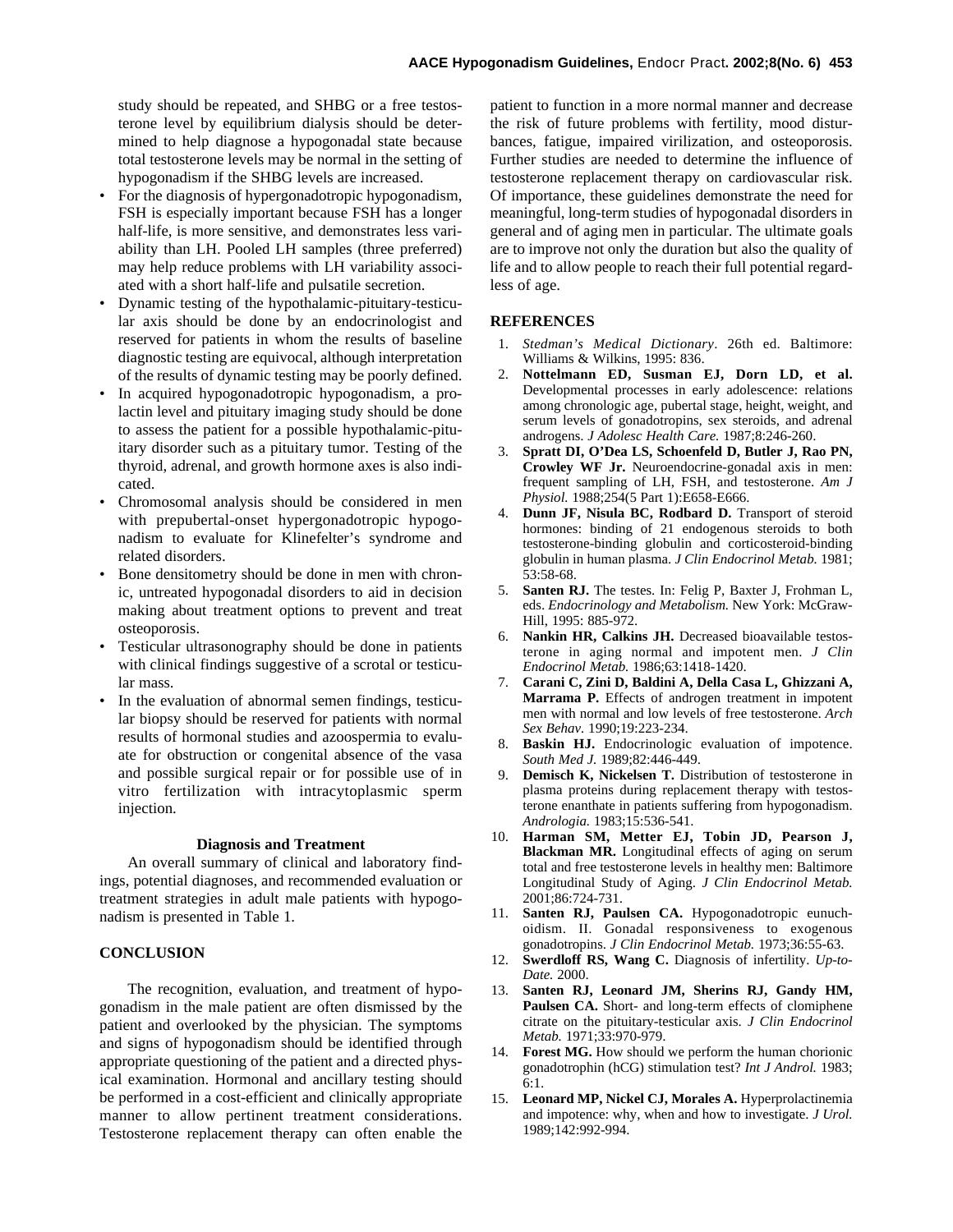| Table 1<br><b>Summary of Findings, Potential Diagnoses, and Recommended Strategies</b><br>in Adult Male Patients With Hypogonadism* |                               |                               |                           |                              |                                                                    |                                                                                                                                 |
|-------------------------------------------------------------------------------------------------------------------------------------|-------------------------------|-------------------------------|---------------------------|------------------------------|--------------------------------------------------------------------|---------------------------------------------------------------------------------------------------------------------------------|
| <b>Testicular</b><br>size†                                                                                                          | <b>FSH</b>                    | LH                            | <b>Testos-</b><br>terone‡ | <b>Semen</b><br>analysis     | <b>Diagnosis</b>                                                   | <b>Evaluation or</b><br>treatment                                                                                               |
| <b>Not</b><br>palpable                                                                                                              | ↑                             | $\uparrow$                    | ↓                         | Azoospermia                  | Anorchism                                                          | Surgical exploration                                                                                                            |
| <b>Not</b><br>palpable                                                                                                              | $\uparrow$                    | $\uparrow$                    | N‡ or $\downarrow$        | Azoospermia                  | <b>Bilateral</b><br>cryptorchidism                                 | Surgical exploration                                                                                                            |
| $<$ 5 mL                                                                                                                            | ↓                             | $\downarrow$                  | $\downarrow$              | Azoospermia,<br>oligospermia | Kallmann's<br>syndrome,<br>hypogonadotropic<br>hypogonadism        | T for virilization;<br>$hCG \pm hMG$ (or FSH)<br>or GnRH for<br>spermatogenesis                                                 |
| $<$ 5 mL                                                                                                                            | $\uparrow$                    | $\uparrow$                    | N‡ or $\downarrow$        | Azoospermia                  | Klinefelter's<br>syndrome, other<br>hypergonadotropic<br>syndromes | Karyotype to confirm;<br>T for virilization                                                                                     |
| 8-15 mL                                                                                                                             | $\uparrow$                    | N                             | $\mathbf N$               | Azoospermia,<br>oligospermia | Germinal damage:<br>toxins, idiopathic                             | Fertility: IVF with<br>ICSI(?)                                                                                                  |
| 10-20 mL                                                                                                                            | $\downarrow$                  | $\downarrow$                  | $\downarrow$              | Oligospermia                 | Adult acquired<br>hypogonadotropic<br>hypogonadism                 | Pituitary MRI; prolactin.<br>Treat pituitary disorder<br>if present; otherwise<br>treat as Kallmann's<br>syndrome               |
| $10-20$ mL                                                                                                                          | N or $\uparrow$<br>(variable) | N or $\uparrow$<br>(variable) | N‡ or $\downarrow$        | Variable                     | Senescence                                                         | T if symptomatic with<br>$low T$ :                                                                                              |
| 15-20 mL                                                                                                                            | N or $\uparrow$               | $\mathbf N$                   | $\overline{N}$            | Oligospermia                 | Varicocele, drugs,<br>idiopathic                                   | Fertility: varicocele<br>repair if significant<br>varicocele present.<br>Optimize female factor;<br><b>IVF</b> with <b>ICSI</b> |
| Variable<br>phenotype                                                                                                               | $\uparrow$<br>(variable)      | ↑<br>(variable)               | $\uparrow$                | Variable                     | T receptor defects,<br>Reifenstein's<br>syndrome                   | Variable (depending on<br>degree): medical or<br>surgical therapy                                                               |
| 20-30 mL                                                                                                                            | $\mathbf N$                   | N                             | $\mathbf N$               | Azoospermia                  | Obstruction                                                        | Fertility: surgical repair;<br>IUI, IVF with ICSI                                                                               |

| Table 1                                                                     |
|-----------------------------------------------------------------------------|
| <b>Summary of Findings, Potential Diagnoses, and Recommended Strategies</b> |
| in Adult Male Patients With Hynogonadism*                                   |

\*FSH = follicle-stimulating hormone; GnRH = gonadotropin-releasing hormone; hCG = human chorionic gonadotropin; hMG = human menopausal gonadotropin; ICSI = intracytoplasmic sperm injection; IUI = intrauterine insemination; IVF = in vitro fertilization; LH = luteinizing hormone; MRI = magnetic resonance imaging; N = normal; SHBG = sex hormone-binding globulin;  $T =$  testosterone.

†Normal testicular size is 20-30 mL. Testicular size is used here as a clinical finding to help narrow the differential diagnosis. Some variation beyond the listed ranges may exist for a specific condition. Use of this variable is optional; the diagnosis should be based on the total clinical picture.

‡Because of changes in SHBG levels, total testosterone may be in the normal range in the setting of low testosterone production. Level of SHBG or free testosterone should be used in this setting to determine whether treatment options should be considered.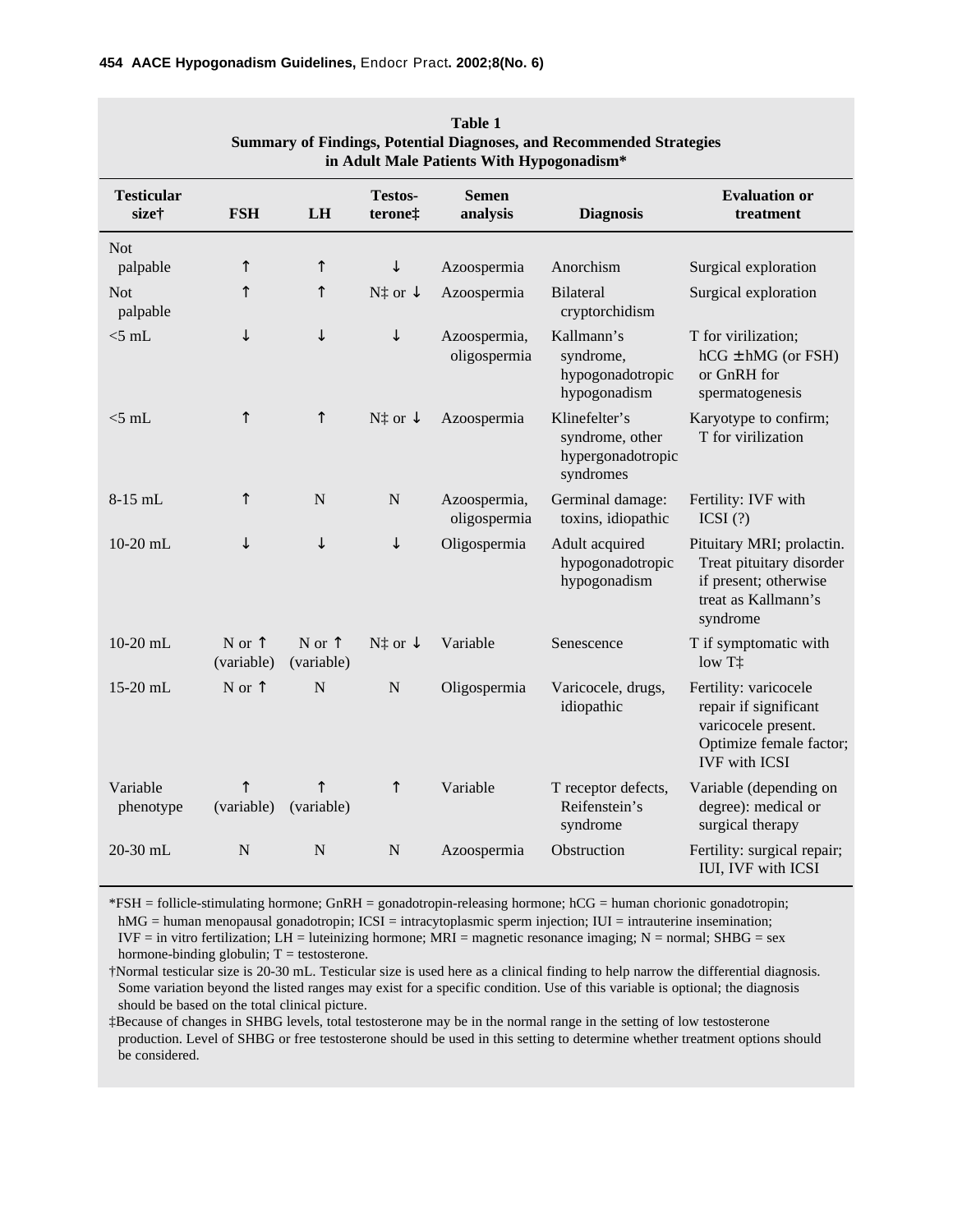- 16. **Smith KD, Steinberger E.** What is oligospermia? In: Troen P, Nankin HR, eds. *The Testis in Normal and Infertile Men.* New York: Raven Press, 1977: 489.
- 17. **Plymate S.** Hypogonadism. *Endocrinol Metab Clin North Am.* 1994;23:749-772.
- 18. **Plymate SR, Paulsen CA.** Klinefelter's syndrome. In: King R, Motulsky A, eds. *The Genetic Basis of Common Disease.* New York: Oxford University Press, 1989: 876- 894.
- 19. **Bagatell CJ, Bremner WJ.** Androgens in men—uses and abuses. *N Engl J Med.* 1996;334:707-714.
- 20. **Marchini C, Lonigro R, Verriello L, Pellizzari L, Bergonzi P, Damante G.** Correlations between individual clinical manifestations and CTG repeat amplification in myotonic dystrophy. *Clin Genet.* 2000;57:74-82.
- 21. **Saenger P, Reiter EO.** Management of cryptorchidism. *Trends Endocrinol Metab.* 1992;3:249.
- 22. **Siemons LJ, Mahler CH.** Hypogonadotropic hypogonadism in hemochromatosis: recovery of reproductive function after iron depletion. *J Clin Endocrinol Metab.* 1987;65:585-587.
- 23. **Hardelin JP, Petit C.** A molecular approach to the pathophysiology of the X chromosome-linked Kallmann's syndrome. *Baillieres Clin Endocrinol Metab.* 1995;9:489-507.
- 24. **Santen RJ, Paulsen CA.** Hypogonadotropic eunuchoidism. I. Clinical study of the mode of inheritance. *J Clin Endocrinol Metab.* 1973;36:47-54.
- 25. **Woolf PD, Hamill RW, McDonald JV, Lee LA, Kelly M.** Transient hypogonadotropic hypogonadism caused by critical illness. *J Clin Endocrinol Metab.* 1985;60:444-450.
- 26. **Dobs AS, Dempsey MA, Ladenson PW, Polk BF.** Endocrine disorders in men infected with human immunodeficiency virus. *Am J Med.* 1988;84(3 Pt 2):611-616.
- 27. **Tenover JS.** Androgen administration to aging men. *Endocrinol Metab Clin North Am.* 1994;23:877-892.
- 28. **Swartz CM, Young MA.** Low serum testosterone and myocardial infarction in geriatric male inpatients. *J Am Geriatr Soc.* 1987;35:39-44.
- 29. **Simon D, Preziosi P, Barrett-Connor E, et al.** The influence of aging on plasma sex hormones in men: the Telecom Study. *Am J Epidemiol.* 1992;135:783-791.
- 30. **Vermeulen A.** Androgens and male senescence. In: Nieschlag E, Behre HM, eds. *Testosterone: Action, Deficiency, Substitution.* Berlin: Springer-Verlag, 1990.
- 31. **Veldhuis JD, Urban RJ, Lizarralde G, Johnson ML, Iranmanesh A.** Attenuation of luteinizing hormone secretory burst amplitude as a proximate basis for the hypoandrogenism of healthy aging in men. *J Clin Endocrinol Metab.* 1992;75:707-713.
- 32. **Tenover JS.** Effects of testosterone supplementation in the aging male. *J Clin Endocrinol Metab.* 1992;75:1092-1098.
- 33. **Vermeulen A.** Androgen replacement therapy in the aging male—a critical evaluation. *J Clin Endocrinol Metab.* 2001;86:2380-2390.
- 34. **Hubert W.** Psychotropic effects of testosterone. In: Nieschlag E, Behre HM, eds. *Testosterone: Action, Deficiency, Substitution.* Berlin: Springer-Verlag, 1990.
- 35. **Burris AS, Banks SM, Carter CS, Davidson JM, Sherins RJ.** A long-term, prospective study of the physiologic and behavioral effects of hormone replacement in untreated hypogonadal men. *J Androl.* 1992;13:297-304.
- 36. AACE clinical practice guidelines for the evaluation and treatment of male sexual dysfunction. *Endocr Pract.* 1998; 4:219-235.
- 37. **Abbasi AA, Rudman D, Wilson CR, et al.** Observations on nursing home residents with a history of hip fracture. *Am J Med Sci.* 1995;310:229-234.
- 38. **Arisaka O, Arisaka M, Nakayama Y, Fujiwara S, Yabuta K.** Effect of testosterone on bone density and bone metabolism in adolescent male hypogonadism. *Metabolism.* 1995;44:419-423.
- 39. **Scane AC, Sutcliffe AM, Francis RM.** Osteoporosis in men. *Baillieres Clin Rheumatol.* 1993;7:589-601.
- 40. **van der Werff ten Bosch JJ, Bot A.** Some skeletal dimensions of males with isolated gonadotrophin deficiency. *Neth J Med.* 1992;41:259-263.
- 41. **Rosen T, Eden S, Larson G, Wilhelmsen L, Bengtsson BA.** Cardiovascular risk factors in adult patients with growth hormone deficiency. *Acta Endocrinol (Copenh).* 1993;129:195-200.
- 42. **Weissberger AJ, Ho KK.** Activation of the somatotropic axis by testosterone in adult males: evidence for the role of aromatization. *J Clin Endocrinol Metab.* 1993;76:1407-1412.
- 43. **Bagatell CJ, Bremner WJ.** Androgen and progestagen effects on plasma lipids. *Prog Cardiovasc Dis.* 1995;38: 255-271.
- 44. **Friedl KE, Hannan CJ Jr, Jones RE, Plymate SR.** Highdensity lipoprotein cholesterol is not decreased if an aromatizable androgen is administered. *Metabolism.* 1990;39: 69-74.
- 45. **Oppenheim DS, Greenspan SL, Zervas NT, Shoenfeld DA, Klibanski A.** Elevated serum lipids in hypogonadal men with and without hyperprolactinemia. *Ann Intern Med.* 1989;111:288-292.
- 46. **Barrett-Connor EL.** Testosterone and risk factors for cardiovascular disease in men. *Diabete Metab.* 1995;21:156- 161.
- 47. **Berglund L, Carlstrom K, Stege R, et al.** Hormonal regulation of serum lipoprotein (a) levels: effects of parenteral administration of estrogen or testosterone in males. *J Clin Endocrinol Metab.* 1996;81:2633-2637.
- 48. **Ajayi AA, Mathur R, Halushka PV.** Testosterone increases human platelet thromboxane A2 receptor density and aggregation responses. *Circulation.* 1995;91:2742-2747.
- 49. **Snyder PJ.** Clinical use of androgens. *Annu Rev Med.* 1984;35:207-217.
- 50. **Nankin HR.** Hormone kinetics after intramuscular testosterone cypionate. *Fertil Steril.* 1987;47:1004-1009.
- 51. **Sokol RZ, Palacios A, Campfield LA, Saul C, Swerdloff RS.** Comparison of the kinetics of injectable testosterone in eugonadal and hypogonadal men. *Fertil Steril.* 1982;37: 425-430.
- 52. **Matsumoto AM.** Clinical use and abuse of androgens and antiandrogens. In: Becker KL, ed. *Principles and Practice of Endocrinology and Metabolism.* Philadelphia: JB Lippincott, 1990: 991.
- 53. **Meikle AW, Mazer NA, Moellmer JF, et al.** Enhanced transdermal delivery of testosterone across nonscrotal skin produces physiological concentrations of testosterone and its metabolites in hypogonadal men. *J Clin Endocrinol Metab.* 1992;74:623-628.
- 54. **Findlay JC, Place V, Snyder PJ.** Treatment of primary hypogonadism in men by the transdermal administration of testosterone. *J Clin Endocrinol Metab.* 1989;68:369-373.
- 55. **Cunningham GR, Cordero E, Thornby JI.** Testosterone replacement with transdermal therapeutic systems: physiological serum testosterone and elevated dihydrotestosterone levels. *JAMA.* 1989;261:2525-2530.
- 56. **Wang C, Berman N, Longstreth JA, et al.** Pharmacokinetics of transdermal testosterone gel in hypogonadal men: application of gel at one site versus four sites; a General Clinical Research Center Study. *J Clin Endocrinol Metab.* 2000;85:964-969.